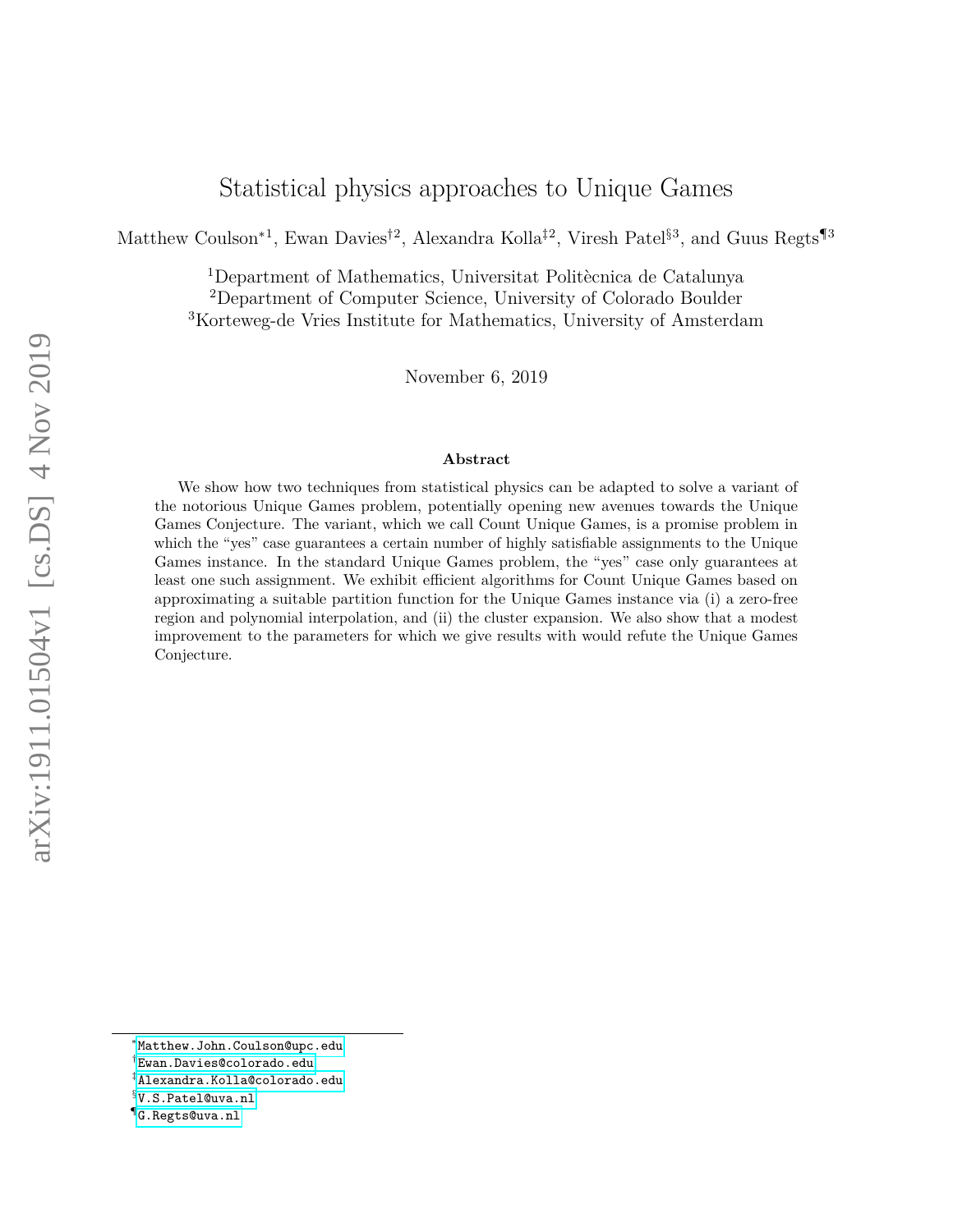### **1 Introduction**

Over the last two decades, the Unique Games Problem has emerged as an obstacle to the approximability of many combinatorial optimization problems. More precisely, the Unique Games Conjecture (UGC) states that there is no polynomial-time algorithm to solve the Unique Games Problem within a certain performance guarantee. If the UGC is true, the current best-known approximation algorithms for many problems such as Min-2Sat-Deletion [\[19\]](#page-25-0), Vertex Cover [\[21\]](#page-25-1), Max-Cut [\[20\]](#page-25-2) and NON-UNIFORM SPARSEST CUT  $[9, 22]$  $[9, 22]$  $[9, 22]$  are in fact optimal. On the other hand, falsification of the conjecture is likely to provide powerful new algorithmic techniques that apply to many important computational problems. The fact that either resolution of the conjecture could be an important advance in the understanding of approximation algorithms and complexity theory is one reason why the UGC has played a key role in recent theoretical computer science research.

Our main contribution is a pair of algorithms, each deeply rooted in ideas from statistical physics, that solve a natural variant of the Unique Games Problem. We give some important definitions before the statement of these results.

**Definition 1.** In a Unique Games problem we are given a constraint graph *G* = (*V, E*), a set of colors  $[k] = \{1, \ldots, k\}$  which is referred to as the alphabet, a set of variables  $\{x_u\}_{u \in V}$ , one for each vertex *u*, and a set of permutations (also known as constraints)  $\pi_{uv} : [k] \to [k]$ , one for each edge  $uv \in E$ . We study assignments giving a color from [*k*] to each variable  $x_u$ , and are interested in the number of *satisfied edges* (or satisfied constraints) of the form<sup>[1](#page-1-0)</sup>  $\pi_{uv}(x_u) = x_v$ . The *value* of the assignment is the fraction of satisfied constraints. The *value* of the Unique Games instance is the maximum fraction of constraints that can be simultaneously satisfied.

We denote by  $UG(k, \varepsilon, \delta)$  the promise problem consisting of a Unique Games instance with alphabet size *k* and the promise that the instance either has value at least  $1 - \varepsilon$ , or has value at most  $\delta$ . To solve the problem is to correctly determine which of the two cases hold.

When the parameters are unimportant or clear from context they are omitted, and we will always be interested in  $\varepsilon, \delta \ge 0$  with  $1 - \varepsilon > \delta$ , otherwise the problem is ill-posed or impossible to solve. The Unique Games Conjecture of Khot [\[19\]](#page-25-0) can now be stated as follows.

**Conjecture** (UGC). For any constants  $\varepsilon, \delta > 0$  with  $1 - \varepsilon > \delta$ , there is a positive  $k(\varepsilon, \delta)$  such that *for any alphabet size*  $k > k(\varepsilon, \delta)$ *, the problem UG*( $k, \varepsilon, \delta$ ) *is NP-hard.* 

We note that in [\[11,](#page-24-1) [12\]](#page-24-2) it was shown that  $UG(1/2 - \delta, \delta)$  is NP-hard for any  $\delta > 0$ .

Upon translating a Unique Games problem into a form amenable to methods from statistical physics, which we elaborate upon later, a natural variant of the problem arises.

**Definition 2.** Count Unique Games, or  $\text{CUG}(f, k, \varepsilon, \delta)$ , is the promise problem consisting of a Unique Games instance with alphabet size *k* and the promise that the instance either has at least  $(fk)^{|V|}$  colorings with value at least  $1 - \varepsilon$ , or that every coloring has value at most  $\delta$ . To solve the problem is to correctly determine which of the two cases hold, and when the parameters are clear from context they are omitted.

Note that with  $f = k^{-1}$ , CUG $(f, k, \varepsilon, \delta)$  corresponds exactly to UG $(k, \varepsilon, \delta)$ ; and with  $f = 1$  the problem is easily solvable as the guarantee covers all colorings in both cases. To solve  $\text{CUG}(1, k, \varepsilon, \delta)$ simply requires checking the value of an arbitrary coloring. So via the parameter *f* CUG can be smoothly reduced in difficulty from equal to UG to trivial. We can now state our main results.

<span id="page-1-0"></span><sup>&</sup>lt;sup>1</sup>Formally, let *G* be an oriented graph so each edge has a direction. Then the edge (or constraint)  $u \to v$  is satisfied when  $\pi_{uv}(x_u) = x_v$ , or equivalently  $\pi_{uv}^{-1}(x_v) = x_u$ . Without orientations it is unspecified whether to use  $\pi_{uv}$  or  $\pi_{uv}^{-1}$ here. We suppress this complication as in other parts of the paper it is more natural to consider undirected graphs.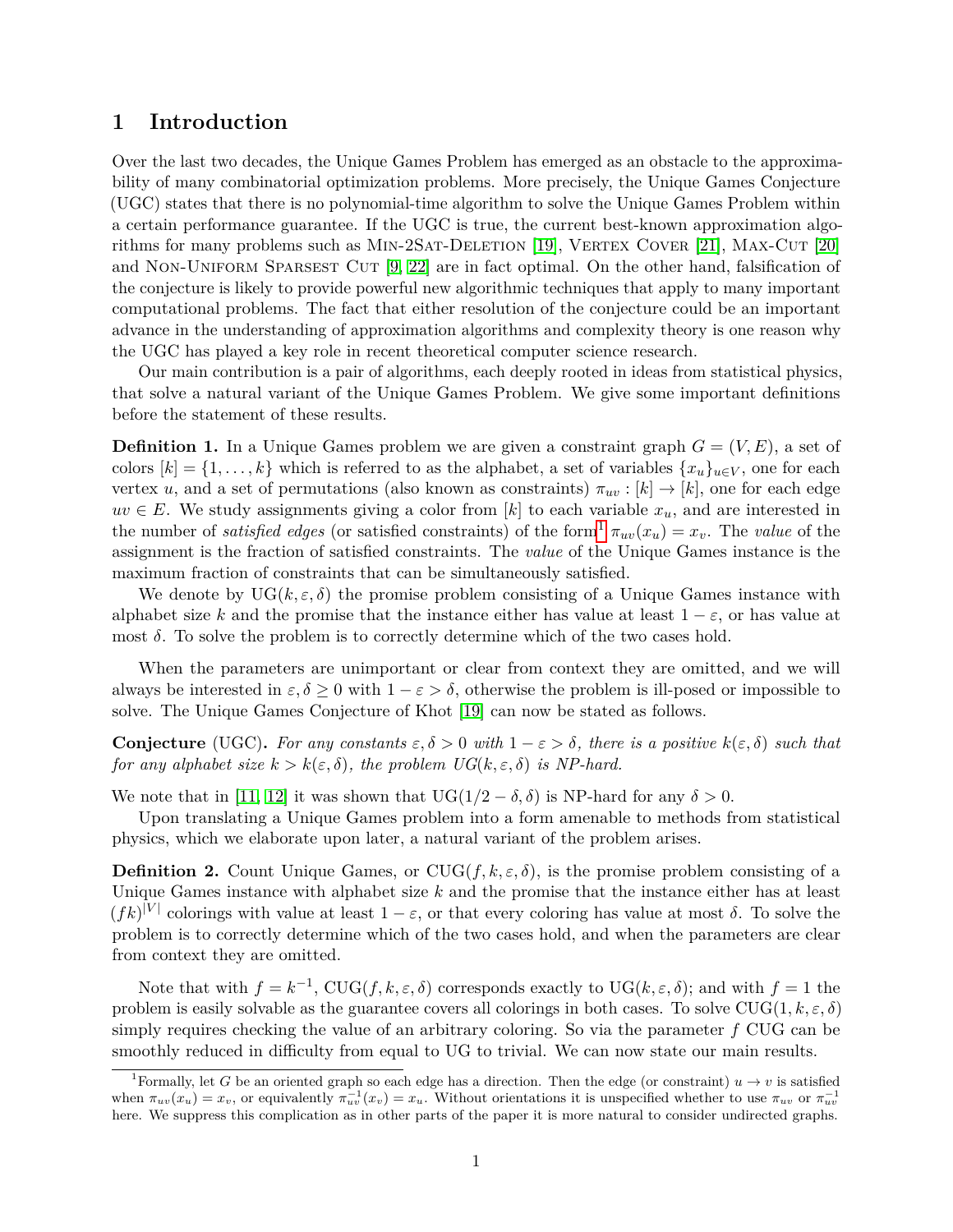<span id="page-2-1"></span>**Theorem 1.** *For*  $\varepsilon, \delta > 0$  *with*  $1 - \varepsilon > \delta$  *and any fixed integer*  $k \geq 3$ *, there exists*  $\Delta_0(\varepsilon, \delta, k)$  *such that for all*  $\Delta \geq \Delta_0$  *the following holds.* 

*Let G be an n*-vertex,  $\Delta$ -regular  $CUG(f, k, \varepsilon, \delta)$  instance with  $f \geq k^{\varepsilon+\delta-\frac{1}{2}}$ . Then there is a *deterministic algorithm that solves CUG for G in time*

$$
n\exp\left(e^{O(\log^2 k)}\log^2 \Delta\right)\,.
$$

<span id="page-2-0"></span>**Theorem 2.** For  $\varepsilon, \delta > 0$  with  $1 - \varepsilon > \delta$  and any k satisfying  $\log k \geq \Delta^{3/2} \log \Delta$ , there exists  $\Delta_0(\varepsilon, \delta)$  *such that for all*  $\Delta \geq \Delta_0$  *the following holds.* 

*Let G be an n*-vertex,  $\Delta$ -regular  $CUG(f, k, \varepsilon, \delta)$  instance with  $f \geq k^{2\varepsilon+2\delta-1}$ . Then there is a *deterministic algorithm that solves CUG for <i>G in time*  $kn^{O(1)}e^{O(\Delta)}$ .

To illustrate how close Theorem [2](#page-2-0) gets to an algorithm for usual Unique Games, consider an *n*-vertex,  $\Delta$ -regular instance of UG and suppose there exists an assignment of value  $1 - \varepsilon$ . Let *S* be an arbitrary set of *εn* vertices, and consider all assignments obtained by relabelling vertices in *S*. There are at most  $\varepsilon \Delta n$  constraints that could be violated by modifying the labels of vertices in *S*, hence each such assignment has value at least  $1 - 3\varepsilon$ . Thus there are at least  $k^{\varepsilon n}$  assignments of value  $1 - 3\varepsilon$ , which corresponds to having parameter  $f = k^{\varepsilon - 1}$  as a CUG instance. In summary, if we were permitted to take  $f = k^{\epsilon/3-1}$  in Theorem [2,](#page-2-0) which is only slightly smaller than the stated  $f \geq k^{2\varepsilon + 2\delta - 1}$ , then we would be able to refute the Unique Games Conjecture.

The idea at the heart of both Theorem [1](#page-2-1) and Theorem [2](#page-2-0) is to encode a CUG problem as the problem of approximating the value of a *partition function*  $Z(G; w)$  which depends on the instance *G*, and is a polynomial in *w*. The partition function is intimately connected to statistical physics, and we use two techniques recently developed for approximating partition functions to prove our two main results. Theorem [1](#page-2-1) is proved via *polynomial interpolation*, a method due to Barvinok (see [\[4\]](#page-24-3) and references therein) and furthered by Patel and Regts [\[26\]](#page-25-4) who improved the running time in many examples. Theorem [2](#page-2-0) is proved via the *cluster expansion* and methods given in [\[8\]](#page-24-4). These techniques have recently been developed and applied to the problem of approximating the partition function of the Potts model [\[4,](#page-24-3) [6,](#page-24-5) [8,](#page-24-4) [24\]](#page-25-5), random cluster model [\[8\]](#page-24-4), and other models from statistical physics [\[4,](#page-24-3) [17,](#page-25-6) [26\]](#page-25-4). The main conceptual advances in this paper are demonstrations that these techniques may be adapted to UG instances, cleanly handling the constraints assigned to edges that are not present in the standard Potts model. The main technical advance in this paper is a zero-free region for (a generalization of) the ferromagnetic Potts model partition function, that may be of independent interest. See Theorem [5](#page-5-0) below.

#### **1.1 Paper organization**

In the following subsection we summarise related work on the UGC. In Section [2](#page-3-0) we define our partition function and relate it to solving UG problems. This involves stating our algorithmic results for approximating the partition function, and proving that our main results follow from these algorithms. In Sections [3](#page-5-1) and [4](#page-16-0) we discuss approximation algorithms for our partition function with the polynomial interpolation and cluster expansion methods respectively. These sections are entirely independent from each other. Finally, we discuss an important open problem arising from our work and identify plausible barriers to improving our methods in Section [5.](#page-19-0)

### **1.2 Related work**

An intimate connection between the UGC and semidefinite programming (SDP) can be traced back to a seminal paper by Goemans and Williamson [\[15\]](#page-24-6) on the Max-Cut problem. An instance of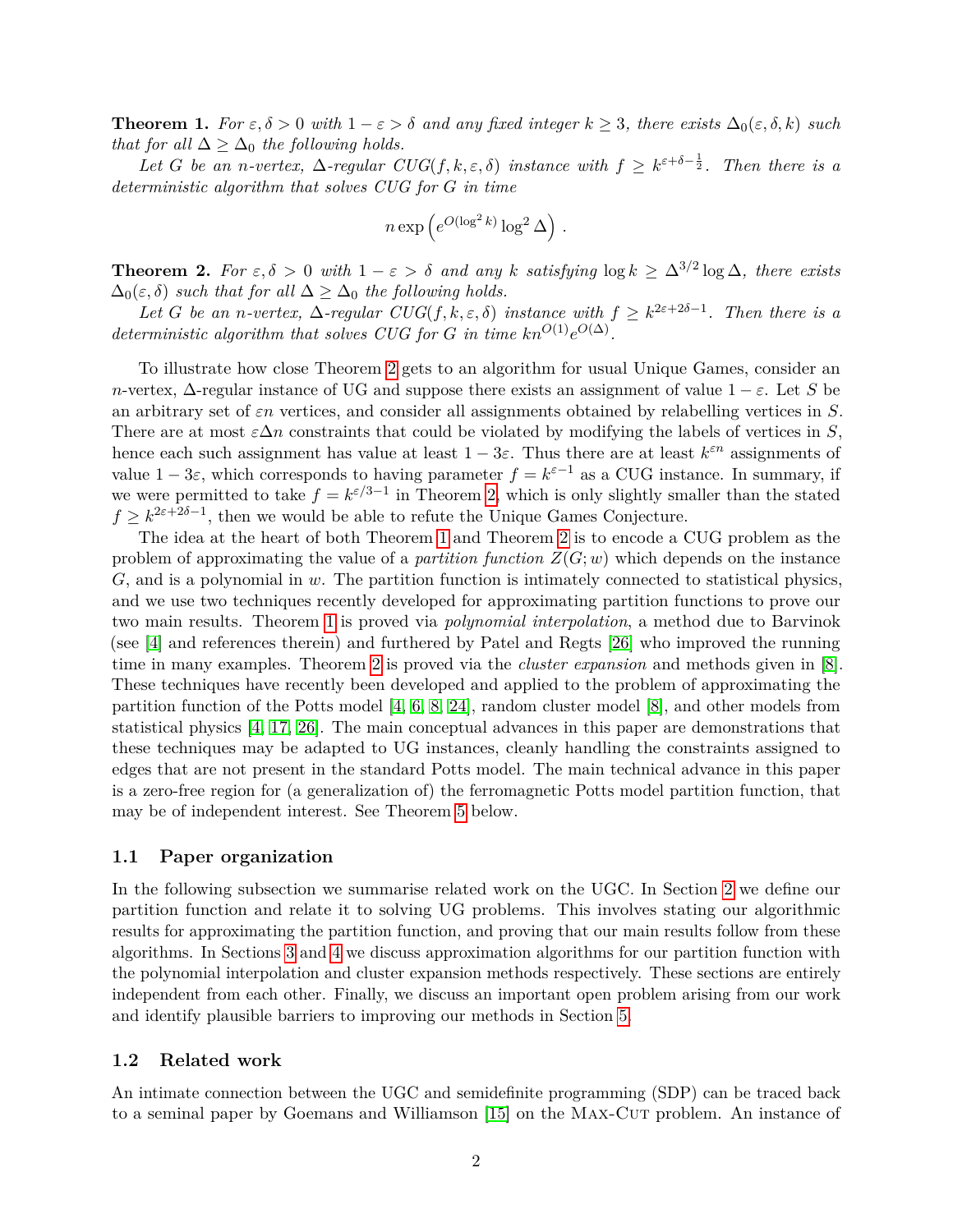MAX-CUT can be seen as a system of linear equations over  $\mathbb{Z}_2$ , and thus it is a Unique Games instance with alphabet size two. Goemans and Williamson gave an SDP-based algorithm for Max-Cut which, on inputs where the maximal cut is of size  $1 - \varepsilon$ , produces a cut that satisfies at least a fraction  $1-(2/\pi)\sqrt{\varepsilon}$  of the constraints. A matching integrality gap was found by [\[18\]](#page-25-7) and [\[13\]](#page-24-7), and in [\[20\]](#page-25-2) it was proven that if the UGC is correct, then the Goemans–Williamson algorithm has the best approximation ratio that a polynomial-time algorithm for MAX-CUT can achieve. Raghavendra [\[29\]](#page-25-8) proved that for every constraint satisfaction problem there is a polynomial time, semidefinite programming-based algorithm which, if the UGC is true, achieves the best possible approximation ratio for the problem. These results cement the central role of the UGC in the theory of approximation algorithms.

There are also spectral algorithms that give good polynomial-time or quasi-polynomial-time approximations algorithms for large classes of Unique Games instances. These include expanders [\[3,](#page-24-8) [25\]](#page-25-9), local expanders [\[2,](#page-24-9) [30\]](#page-25-10), and more generally, graphs with few large eigenvalues [\[23\]](#page-25-11). In [\[1\]](#page-24-10), the authors gave a general sub-exponential algorithm for Unique Games based on spectral techniques.

In contrast to previous approaches to refuting the UGC, our methods use techniques from statistical physics and naturally lead to the consideration of CUG. The strengthened promise of CUG connects to an active area of research for other computational problems such as Sat. With no assumptions finding a satisfying assignment for a 3CNF-formula is NP-hard, but how fast can we find a satisfying assignment under the assumption that many exist? When a constant fraction of the possible assignments satisfy the formula, simply trying random assignments performs quite well; and it is an intriguing problem to match this performance with a deterministic algorithm. Servedio and Tan [\[31\]](#page-25-12) gave such an algorithm that uses a deterministic algorithm for approximating the number of satisfying assignments of a formula as a key building block. We note that deterministic approximate counting is at the heart of our methods too.

### <span id="page-3-0"></span>**2 Solving a Unique Games problem with a partition function**

In this section we define a partition function  $Z(G; w)$  and describe how to solve CUG instances via knowledge of the partition function, leading to proofs of Theorems [1](#page-2-1) and [2.](#page-2-0) We also observe how CUG naturally arises from UG in this context.

A partition function is a mathematical object that encodes as a polynomial some weighted substructures in a graph. The general definition arises in the statistical physics of spin systems, and important examples include the independence polynomial and matching polynomials of a graph, see e.g. [\[4\]](#page-24-3). Here we will only describe the partition function we define to study Unique Games instances, which is closely related to the Potts and random cluster models.

**Definition 3.** Given a Unique Games instance  $G = (V, E, \pi)$ , the partition function  $Z(G; w)$  is a polynomial in a parameter  $w \in \mathbb{C}$  given as a sum of terms  $w^i$  for each coloring of the graph with the alphabet  $[k]$  that has *i* satisfied constraints (i.e. that has value  $i/|E|$ ). That is,

$$
Z(G; w) := \sum_{\{x_u\}_{u \in V} \in [k]^V} \prod_{\substack{(u,v) \in E, \\ x_v = \pi_{uv}(x_u)}} w,
$$
\n(1)

where the sum us over all assignments of colors in  $[k]$  to the labels  $\{x_u\}_{u \in V}$ .

If the permutations  $\pi_{uv}$  are all the identity, then a satisfied constraint corresponds to a *monochromatic edge*: both endpoints of the edge received the same color. In this case the above  $Z(G; w)$ corresponds to the partition function of the Potts model from statistical physics. The relevance to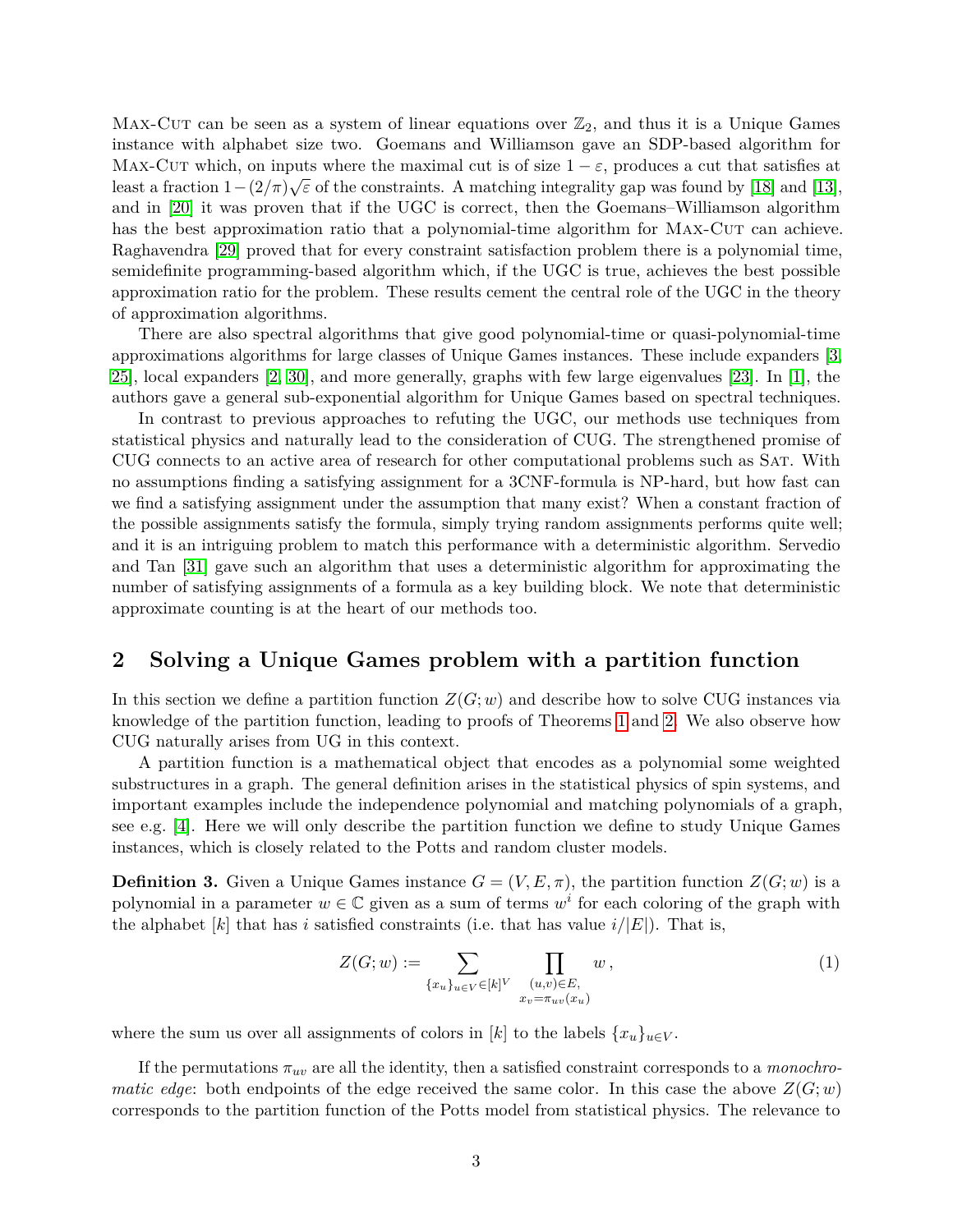Unique Games problems arises from the fact that the cases of the promise in (C)UG give contrasting bounds on  $Z(G; w)$ . When  $w \geq 1$  is real, in the case that a highly satisfying assignment is guaranteed to exist we have a lower bound, and in the case that no highly satisfying assignments exist we have an upper bound. When the upper bound is less than the lower bound, at most one of the bounds can hold for any given instance, so knowledge of  $Z(G; w)$  immediately solves the problem. If the bounds are sufficiently far apart an approximate value of  $Z(G; w)$  suffices.

<span id="page-4-1"></span>**Lemma 1.** *Consider an instance*  $G = (V, E)$  *of CUG*( $f, k, \varepsilon, \delta$ )*, and let*  $\alpha > 0$ *. Then to solve the instance it suffices to know any value*  $\xi$  *satisfying*  $e^{-\alpha} \leq Z(G; w)/\xi \leq e^{\alpha}$  *for any real w such that* 

$$
\log w > \frac{|V| \log(1/f) + 2\alpha}{(1 - \varepsilon - \delta)|E|}
$$

*.*

*In the case that G has average degree*  $\Delta$  *(so*  $2|E| = \Delta |V|$ *), and*  $\alpha = C|V|$  *this becomes* 

$$
\log w > \frac{2}{1-\varepsilon-\delta} \frac{\log(1/f) + 2C}{\Delta}.
$$

*Proof.* Consider any real  $w \geq 1$ . Then if there are  $(fk)^{|V|}$  colorings of *G* with value  $1 - \varepsilon$  we have

$$
e^{\alpha} \xi \ge Z(G; w) \ge (fk)^{|V|} w^{(1-\varepsilon)|E|},
$$

and if every coloring has value at most  $\delta$  we have

$$
e^{-\alpha}\xi \le Z(G; w) \le k^{|V|}w^{\delta|E|}.
$$

Since these bounds go in opposite directions, knowledge of *ξ* immediately yields an solution to the problem when the implied intervals for *ξ* are disjoint. This occurs precisely for *w* as in the statement of the lemma. П

We now see that increasing f allows CUG instances to be solved via  $Z(G; w)$  for smaller w, and this is how the Count variant of Unique Games naturally arises. We are unable to approximate  $Z(G; w)$  with *w* large enough to permit  $f = 1/k$  (i.e. refute UGC), but by slightly increasing f we bring *w* into a range amenable to our methods. In Section [5](#page-19-0) we discuss the problem of how large *f* can be while  $\text{CUG}(f)$  is still equivalent to UG, and identify natural barriers to using algorithms for larger *w*. To obtain Theorems [1](#page-2-1) and [2](#page-2-0) we need a pair of algorithms and some calculations.

<span id="page-4-0"></span>**Theorem 3.** *Let*  $k \in \mathbb{N}_{\geq 3}$ ,  $\Delta \in \mathbb{N}_{\geq 3}$ , and  $w^* = 1 + (\log k - 1)/\Delta$ . Then there exists a deterministic *algorithm which, given*  $\alpha$  *satisfying*  $0 < \alpha < \frac{2n}{e\Delta}e^{O(\log^2 k)}$ , and an *n*-vertex UG(*k*) *instance G of*  $maximum$  degree at most  $\Delta$ , computes a number  $\overline{\xi}$  satisfying  $e^{-\alpha} \leq Z(G; w^*)/\xi \leq e^{\alpha}$  in time bounded *by*

$$
n \exp\left(e^{O(\log^2 k)} \log\left(\frac{n\Delta}{\alpha} e^{O(\log^2 k)}\right) \log(\Delta\sqrt{k})\right).
$$

<span id="page-4-2"></span>**Theorem 4.** Let  $\Delta \in \mathbb{N}$  and let  $\zeta = 8/\sqrt{3}$  $\overline{\Delta}$ *. For*  $k \ge \exp((18\Delta + 4\Delta \log \Delta)/\zeta)$  *and*  $w^* =$  $\exp((2-\zeta)\log(k)/\Delta)$  *there exists an deterministic algorithm, which given*  $\alpha > 0$  *and an n*-vertex *UG*(*k*) *instance G of maximum degree at most*  $\Delta$ , *computes*  $\xi$  *satisfying*  $e^{-\alpha} \leq |Z(G; w^*)/\xi| \leq e^{\alpha}$  *in time bounded by*  $kn^{O(1)}(n/\alpha)^{O(\Delta)}$ .

These results are proved in Sections [3](#page-5-1) and [4](#page-16-0) respectively. In both cases we define a series for  $\log Z(G; w)$ , show that it converges, and obtain an additive approximation to it by evaluating a truncation of the series. Here we give the calculations that show what CUG problems we can solve with these algorithms.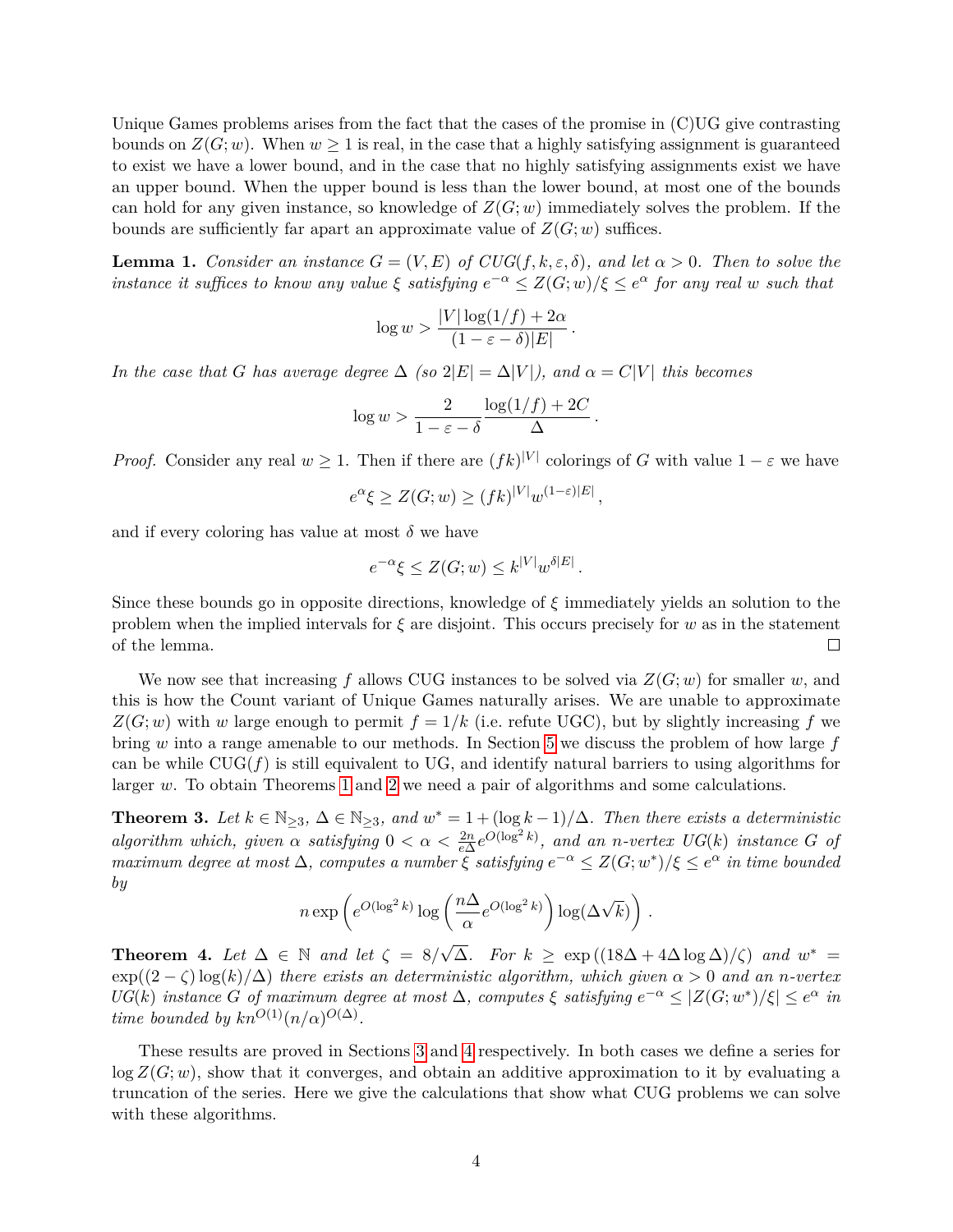*Proof of Theorem [1.](#page-2-1)* Take  $w^*$  as in Theorem [3.](#page-4-0) As  $\Delta \to \infty$ , and with approximation error  $\alpha = Cn$ for any  $C < 2e^{O(\log^2 k) - 1}/\Delta$  $C < 2e^{O(\log^2 k) - 1}/\Delta$  $C < 2e^{O(\log^2 k) - 1}/\Delta$ , by Lemma 1 we require

$$
\log w^* = (1 - o(1)) \frac{\log k}{\Delta} > \frac{2}{1 - \varepsilon - \delta} \frac{\log(1/f) + 2C}{\Delta}.
$$

For large enough  $\Delta$ ,  $C = \log(k)/\Delta$  is valid in Theorem [3](#page-4-0) and implies the above for any

$$
f \ge k^{\varepsilon + \delta - \frac{1}{2}} \, .
$$

*,*

We remark that a very similar calculation gives a result for  $k$  growing with  $\Delta$ , but we present the special case of constant *k* here as it is instructive of our methods and permits a concise expression for *f* and the running time.

*Proof of Theorem [2.](#page-2-0)* Take  $w^*$  as in Theorem [4.](#page-4-2) With  $\Delta \geq e^{9/2}, \zeta = 8/$  $\sqrt{\Delta}$ ,  $k \geq \Delta^{\Delta^{3/2}}$ , and  $\alpha = Cn$ for some  $C > 0$  we choose later, by Lemma [1](#page-4-1) we require

$$
\log w = (2 - \zeta) \frac{\log k}{\Delta} > \frac{2}{1 - \varepsilon - \delta} \frac{\log(1/f) + 2C}{\Delta}
$$

which holds when

$$
f > e^{2C} k^{-\frac{1}{2}(2-\zeta)(1-\varepsilon-\delta)}.
$$

With  $\Delta \geq \Delta_0(\varepsilon, \delta)$  and  $C \leq \frac{1}{4}$  $\frac{1}{4}(\varepsilon + \delta) \log k$ , this holds for  $f \geq k^{2\varepsilon + 2\delta - 1}$ . For large enough  $\Delta_0$  (which makes *k* sufficiently large) we can take e.g.  $C = 1/2$  and obtain a running time of  $kn^{O(1)}e^{O(\Delta)}$ .

### <span id="page-5-1"></span>**3 Polynomial interpolation**

The proof of Theorem [3](#page-4-0) proceeds by an influential method known as polynomial interpolation introduced by Barvinok, see e.g. [\[4\]](#page-24-3). In our application of this method, for some real  $w^* > 0$  we show that there is a region  $\mathcal{U} \subset \mathbb{C}$  containing the interval  $[1, w^*]$  on which  $Z(G; w) \neq 0$  for any UG instance G of maximum degree  $\Delta$ . The region U is a *zero-free region*, and it guarantees that a Taylor series for (a suitable modification of) log *Z* converges inside U. We then approximate *Z* by computing the coefficients of a truncation of the Taylor series. We require that  $\mathcal U$  is independent of the size of the graph *G* to obtain a good approximation. The analysis yielding the approximation from  $U$  is rather standard, e.g. [\[4,](#page-24-3) [5,](#page-24-11) [26\]](#page-25-4), though we include it in [A](#page-21-0)ppendix A for completeness. The main technical work is in the following theorem establishing the region U. We write  $\mathcal{N}(S,\eta)$  for an open set in  $\mathbb C$  containing the open ball of radius  $\eta$  around every point in *S*.

<span id="page-5-0"></span>**Theorem 5.** Let  $k \in \mathbb{N}_{\geq 3}$  and  $\Delta \in \mathbb{N}_{\geq 3}$ . Then with  $w^* = 1 + (\log k - 1)/\Delta$  there exists  $\eta = \omega(\frac{1}{\Delta \log n})$  $\frac{1}{\Delta \log k}$ *such that for any*  $w \in \mathcal{N}([1, w^*], \eta)$  *and any*  $UG(k)$  *instance G of maximum degree at most*  $\Delta$ *,*  $Z(G; w) \neq 0$ .

Our proof of Theorem [5](#page-5-0) is inductive in the style of [\[6\]](#page-24-5) which gives a zero-free region for the antiferromagnetic Potts model, though here we have a generalization of the *ferromagnetic* Potts model rather than than the *antiferromagnetic* Potts model that was studied in [\[6\]](#page-24-5).

Consider an *n*-vertex UG(*k*) instance with  $G = (V, E, \pi)$  with maximum degree  $\Delta$ . In order to prove our results, we will need to work more generally with the partition function with boundary conditions. For  $m > 0$  and a list  $W = w_1 \dots w_m$  of distinct vertices of *V* and a list  $L = \ell_1 \dots \ell_m$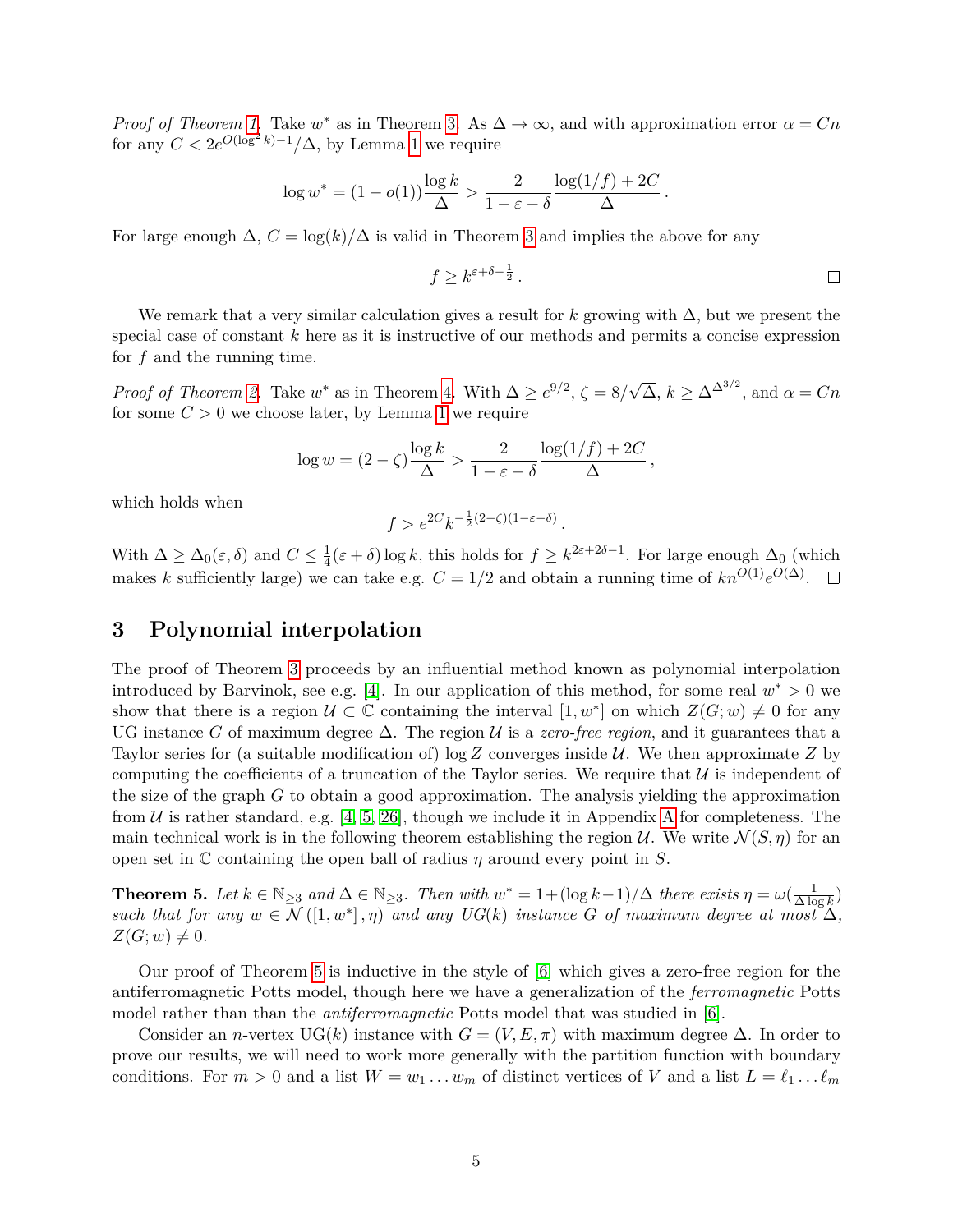of pre-assigned colours in [k] for the vertices in W the *restricted partition function*  $Z_L^W(G; w)$  is defined by

$$
Z_L^W(G; w) := \sum_{\substack{\{x_u\}_{u \in V} \in [k]^V \\ \{x_u\}_{u \in V} \text{ respects } (W, L)}} \prod_{\substack{(u,v) \in E, \\ x_v = \pi_{uv}(x_u)}} w,
$$

where we say that a color assignment  $\{x_u\}_{u \in V}$  respects  $(W, L)$  if for all  $i = 1 \ldots, m$  we have  $x_{w_i} = \ell_i$ . As it does not vary in the steps of the proof, we will omit the parameter *w* and write  $Z_L^W(G)$  for  $Z_L^W(G; w)$ . We call the vertices  $w_1, \ldots, w_m$  *fixed* and refer to the remaining vertices in *V* as *free* vertices. The length of *W* (resp. *L*), written  $|W|$  (resp.  $|L|$ ) is the length of the list. Given a list of distinct vertices  $W' = w_1 \dots w_m$ , and a vertex *u* (distinct from  $w_1, \dots, w_m$ ) we write  $W = W'u$  for the concatenated list  $W = w_1 \dots w_m u$  and we use similar notation  $L' \ell$  for concatenation of lists of colours. We write deg(*v*) for the degree of a vertex *v* and we write  $G \setminus uv$  ( $G - u$ ) for the graph obtained from *G* by removing the edge *uv* (by removing the vertex *u*).

To prove Theorem [5](#page-5-0) we consider the same statement for restricted partition functions and induct over the number of vertices whose color is not fixed by the boundary conditions. With a strengthened induction hypothesis we can argue that unfixing the specified color of a single vertex cannot affect the value of the partition function too much and continue the induction. The main technical difficulties are to bound the change in angle and radius unfixing a vertex can induce in the value of the partition function (as a complex number).

<span id="page-6-3"></span>**Lemma 2.** Let  $\Delta \in \mathbb{N}_{\geq 3}$  and let  $k \in \mathbb{N}_{\geq 3}$ . Let  $c = \log k - 1$  and  $\alpha = \log k^{1/2} - 1$ . Then there *exists constants*  $0 < \varepsilon < \theta < \frac{\pi}{3\Delta}$  *with*  $\varepsilon, \theta = \omega(1/\Delta)$  *and*  $\eta = \omega(1/(\Delta \log k))$  *such that for any*  $w \in \mathcal{N}([1, 1+c/\Delta], \eta)$  *and any UG*(*k*) *instance G of maximum degree at most*  $\Delta$  *the following hold.* 

- <span id="page-6-0"></span>1. *For all lists W of distinct vertices of G and all lists of pre-assigned colours L of length* |*W*|*,*  $Z_L^W(G) \neq 0$ *.*
- <span id="page-6-4"></span><span id="page-6-1"></span>2. For all lists  $W = W'u$  of distinct vertices of G such that u is a leaf and any two lists  $L'l$ ,  $L'l'$ *of length W, the following hold.*
	- (a) *If the unique neighbour v of u is free,*
		- (i) the angle between vectors  $Z_{L'l}^{W'u}(G)$  and  $Z_{L'l'}^{W'u}(G)$  is at most  $\theta$ , and

<span id="page-6-6"></span>(ii) 
$$
\frac{Z_{L'l}^{W'u}(G)}{Z_{L'l'}^{W'u}(G)} \leq 1 + \frac{\alpha}{\Delta}.
$$

<span id="page-6-8"></span><span id="page-6-7"></span><span id="page-6-5"></span>(b) *If the unique neighbour v of u is fixed,*

(i) the angle between vectors  $Z_{L'l}^{W'u}(G)$  and  $Z_{L'l'}^{W'u}(G)$  is at most  $\varepsilon$ , and

(ii) 
$$
\frac{|Z_{L'l}^{W'u}(G)|}{|Z_{L'l'}^{W'u}(G)|} \leq 1 + \frac{c}{\Delta}.
$$

- <span id="page-6-9"></span><span id="page-6-2"></span>3. For all lists  $W = W'u$  of distinct vertices of  $G$ , and for all lists of pre-assigned colours  $L'$  of *length*  $|W'|$ , *let d be the number of free neighbours of u*, and *let*  $b = \Delta - d$ *. Then for any pair of colours*  $l, l',$ 
	- (a) the angle between vectors  $Z_{L'l}^{W'u}(G)$  and  $Z_{L'l'}^{W'u}(G)$  is at most  $d\theta + b\varepsilon$ , and

<span id="page-6-11"></span><span id="page-6-10"></span>(b) 
$$
\frac{|Z_{L'l}^{W'u}(G)|}{|Z_{L'l'}^{W'u}(G)|} \le (1 + \alpha/\Delta)^d (1 + c/\Delta)^{\Delta - d}.
$$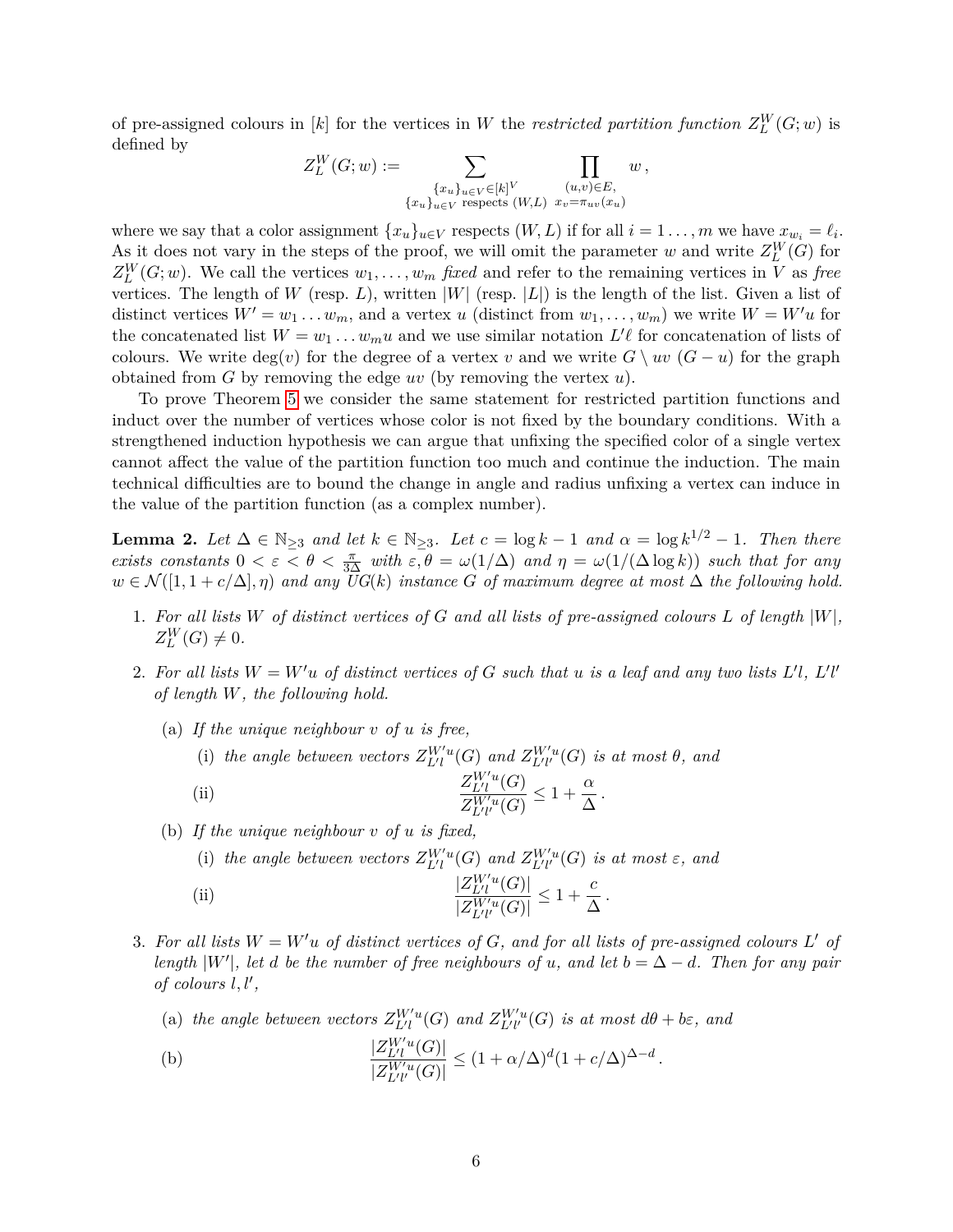Note that Statement [1](#page-6-0) with  $W = L = \emptyset$  is the result we want for Theorem [5,](#page-5-0) Statement [2](#page-6-1) shows that changing the fixed color of a leaf (degree 1) vertex *u* affects the angle and length of the restricted partition function by a small amount (depending on whether the neighbour of *u* is itself free or fixed), and Statement [3](#page-6-2) is a similar but weaker version for any vertex.

#### **3.1 Proof of Theorem [5](#page-5-0)**

Lemma [2](#page-6-3) directly implies Theorem [5,](#page-5-0) and we give the proof in this section. First, we state a lemma of Barvinok which is useful for evaluating sums of restricted partition functions.

<span id="page-7-1"></span>**Lemma 3** (Barvinok [\[4,](#page-24-3) Lemma 3.6.3]). Let  $u_1, \ldots, u_n \in \mathbb{R}^2$  be non-zero vectors such that the angle *between any two vectors*  $u_i$  *and*  $u_j$  *is at most*  $\alpha$  *for some*  $\alpha \in [0, 2\pi/3)$ *. Then the*  $u_i$  *all lie in a cone of angle at most α and*

$$
\left|\sum_{i=1}^n u_i\right| \ge \cos(\alpha/2) \sum_{i=1}^n |u_i|.
$$

Furthermore the following simple corollary of of the cosine rule will come in handy.

<span id="page-7-2"></span>**Lemma 4.** Let  $z, z'$  be two complex numbers at an angle of at most  $\pi/3$ , then  $|z-z'| \leq \max\{|z|, |z'|$ .

*Proof.* Recall the cosine rule, for a triangle with sides *a*, *b* and *c*; and angles *A*, *B* and *C* where side *a* is not adjacent to angle *A*, then

$$
|a|^2 = |b|^2 + |c|^2 - 2|b||c|\cos(A),
$$

where  $|a|$  is the length of side *a*. Now consider the triangle with vertices in  $\mathbb C$  at the origin, *z* and *z'*. The sides have length  $|z|, |z'|$  and  $|z - z'|$  and the angle at the origin is the angle  $\theta \leq \pi/3$  between *z* and *z'*. As  $\cos(x) \geq 1/2$  for  $x \leq \pi/3$ ,

$$
|z - z'|^2 \le |z|^2 + |z'|^2 - |z||z'| \le \max\{|z|^2, |z'|^2\}.
$$

*.*

To prove Lemma [2](#page-6-3) we need some definitions and an auxiliary lemma. We define rational functions (which depend on *k* and *w*) in two variables  $z_0, z$  and respectively  $k-1$  variables  $z_0, \ldots, z_{k-2}$  by

$$
R(z_0, z; w, k) := \frac{wz_0 + (k-2)z + 1}{z_0 + (k-2)z + w},
$$
  
\n
$$
R_k(z_0, z_1, \dots, z_{k-2}; w) := \frac{wz_0 + z_1 + \dots + z_{k-2} + 1}{z_0 + z_1 + \dots + z_{z-2} + w}
$$

Consider the cone

 $C(\theta) := \{z = re^{i\vartheta} \mid r \geq 0 \text{ and } |\vartheta| \leq \theta\},\$ 

and define for  $d = 0, \ldots, \Delta$  and  $c, \alpha > 0$ , the region

$$
K(\theta, d, c, \alpha, \varepsilon) := C(d\theta + \Delta - \varepsilon) \cap \left\{ z : \left(1 + \frac{c}{\Delta}\right)^{d-\Delta} \left(1 + \frac{\alpha}{\Delta}\right)^d \leq |z| \leq \left(1 + \frac{c}{\Delta}\right)^{\Delta - d} \left(1 + \frac{\alpha}{\Delta}\right)^d \right\}.
$$

<span id="page-7-0"></span>**Lemma 5.** Let  $\Delta \in \mathbb{N}_{\geq 3}$  and let  $k \in \mathbb{N}_{\geq 3}$ . Define  $c = \log k - 1$  and  $\alpha = \log k^{1/2} - 1$ . Then *there exists*  $0 < \varepsilon < \theta < \pi/(3\Delta)$  *and*  $\eta = \omega(\frac{1}{\Delta})$  $\frac{1}{\Delta}$  *such that for each*  $d = 0, \ldots, \Delta$ *, and any*  $z_0,\ldots,z_{k-2}\in K_d:=K(\theta,d,c,\alpha,\varepsilon)$  such that for each  $i,j,z_i/z_j\in K_d$  and any  $w\in\mathcal{N}([1,1+c/\Delta],\eta)$ *the ratio*  $R = R_k(z_0, z_1, \ldots, z_{k-2}; w)$  *satisfies* 

$$
(1 + \alpha/\Delta)^{-1} < |R| < 1 + \alpha/\Delta \quad \text{and} \quad |\arg(R)| < \theta. \tag{2}
$$

*In particular the values*  $\theta = 1/(5\Delta)$ ,  $\varepsilon = \theta/[100 \log k]$  *and*  $\eta = \min{\{\Delta c/[800(\Delta + \alpha)^2]}, 1/[2400(\Delta +$ *α*)]*, c/*[800∆]} *suffice.*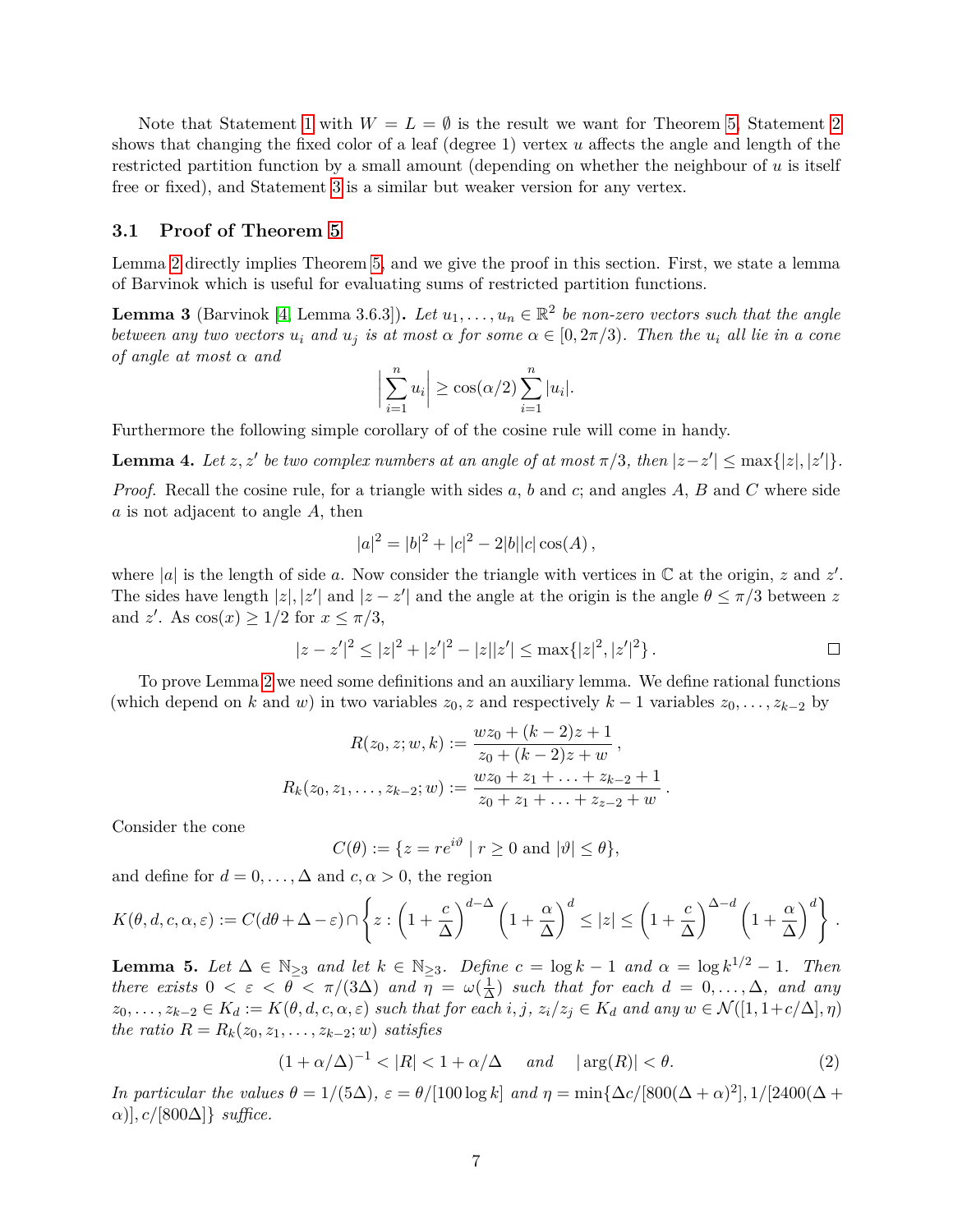We will prove this lemma in the next subsection, but we first utilize it to prove Lemma [2,](#page-6-3) which we restate here for convenience.

**Lemma 2.** Let  $\Delta \in \mathbb{N}_{\geq 3}$  and let  $k \in \mathbb{N}_{\geq 3}$ . Let  $c = \log k - 1$  and  $\alpha = \log k^{1/2} - 1$ . Then there *exists constants*  $0 < \varepsilon < \theta < \frac{\pi}{3\Delta}$  *with*  $\varepsilon, \theta = \omega(1/\Delta)$  *and*  $\eta = \omega(1/(\Delta \log k))$  *such that for any*  $w \in \mathcal{N}([1, 1+c/\Delta], \eta)$  *and any*  $\overline{U}G(k)$  *instance G of maximum degree at most*  $\Delta$  *the following hold.* 

- 1. *For all lists W of distinct vertices of G and all lists of pre-assigned colours L of length* |*W*|*,*  $Z_L^W(G) \neq 0$ *.*
- 2. For all lists  $W = W'u$  of distinct vertices of G such that u is a leaf and any two lists  $L'l$ ,  $L'l'$ *of length W, the following hold.*
	- (a) *If the unique neighbour v of u is free,*
		- (i) the angle between vectors  $Z_{L'l}^{W'u}(G)$  and  $Z_{L'l'}^{W'u}(G)$  is at most  $\theta$ , and

(ii) 
$$
\frac{Z_{L'l}^{W'u}(G)}{Z_{L'l'}^{W'u}(G)} \leq 1 + \frac{\alpha}{\Delta}.
$$

- (b) *If the unique neighbour v of u is fixed,*
	- (i) the angle between vectors  $Z_{L'l}^{W'u}(G)$  and  $Z_{L'l'}^{W'u}(G)$  is at most  $\varepsilon$ , and

(ii) 
$$
\frac{|Z_{L'l}^{W'u}(G)|}{|Z_{L'l'}^{W'u}(G)|} \leq 1 + \frac{c}{\Delta}.
$$

3. For all lists  $W = W'u$  of distinct vertices of  $G$ , and for all lists of pre-assigned colours  $L'$  of *length*  $|W'|$ , *let d be the number of free neighbours of u*, and *let*  $b = \Delta - d$ *. Then for any pair of colours*  $l, l',$ 

(a) the angle between vectors 
$$
Z_{L'l}^{W'u}(G)
$$
 and  $Z_{L'l'}^{W'u}(G)$  is at most  $d\theta + b\varepsilon$ , and

(b) 
$$
\frac{|Z_{L'l}^{W'u}(G)|}{|Z_{L'l'}^{W'u}(G)|} \le (1 + \alpha/\Delta)^d (1 + c/\Delta)^{\Delta - d}.
$$

*Proof.* The choice of constants is the same as in Lemma [5](#page-7-0) except that we need to choose *η* small enough so that each  $w \in \mathcal{N}([1, 1 + c/\Delta], \eta)$  has argument at most  $\varepsilon$ . It thus suffices to take  $\eta = \omega(\frac{1}{\Delta \log n})$  $\frac{1}{\Delta \log(k)}$ ).

We prove the lemma by induction on the number of free vertices of *G*. For the base case, we have no free vertices and so every vertex is fixed. Therefore  $Z_L^W(G)$  is a product of non-zero terms, hence is non-zero, proving [1.](#page-6-0) Statement  $2(a)$  $2(a)$  is vacuous as there are no free vertices. Statement  $2(b)$  $2(b)$ follows as the products  $Z_{L'l}^{W'u}(G)$  and  $Z_{L'l'}^{W'u}(G)$  differ in at most one term. Thus their ratio is either 1, *w* or  $w^{-1}$ . Similarly we deduce Statement [3](#page-6-2) (in which *d* must be zero) from the fact that the products  $Z_{L'l}^{W'u}(G)$  and  $Z_{L'l'}^{W'u}(G)$  differ in at most  $\Delta$  terms.

Now, we assume that Statements [1,](#page-6-0) [2,](#page-6-1) and [3](#page-6-2) hold for graphs with  $r \geq 0$  free vertices. We prove the statements for  $r + 1$  free vertices. First, we shall prove [1.](#page-6-0)

Suppose that *u* is a free vertex. Note that  $Z_L^W(G) = \sum_{j=1}^k Z_{Lj}^{Wu}(G)$ . As each term in the sum on the right hand side of this expression has one fewer free vertex, we may apply induction to deduce that all of these terms are non-zero by [1.](#page-6-0) Furthermore, by [3](#page-6-2) each pair has angle at most  $d\theta + (\Delta - d)\varepsilon$  where *d* is the number of free neighbours of *u*. Lemma [3](#page-7-1) tells us that the  $Z_{Lj}^{Wu}$  all lie in a cone of angle at most  $d\theta + (\Delta - d)\varepsilon$  and

$$
|Z_L^W(G)| = \left|\sum_{j=1}^k Z_{Lj}^{Wu}(G)\right| \geq \cos(d\theta/2 + (\Delta - d)\varepsilon/2) \sum_{j=1}^k |Z_{Lj}^{Wu}(G)| \neq 0.
$$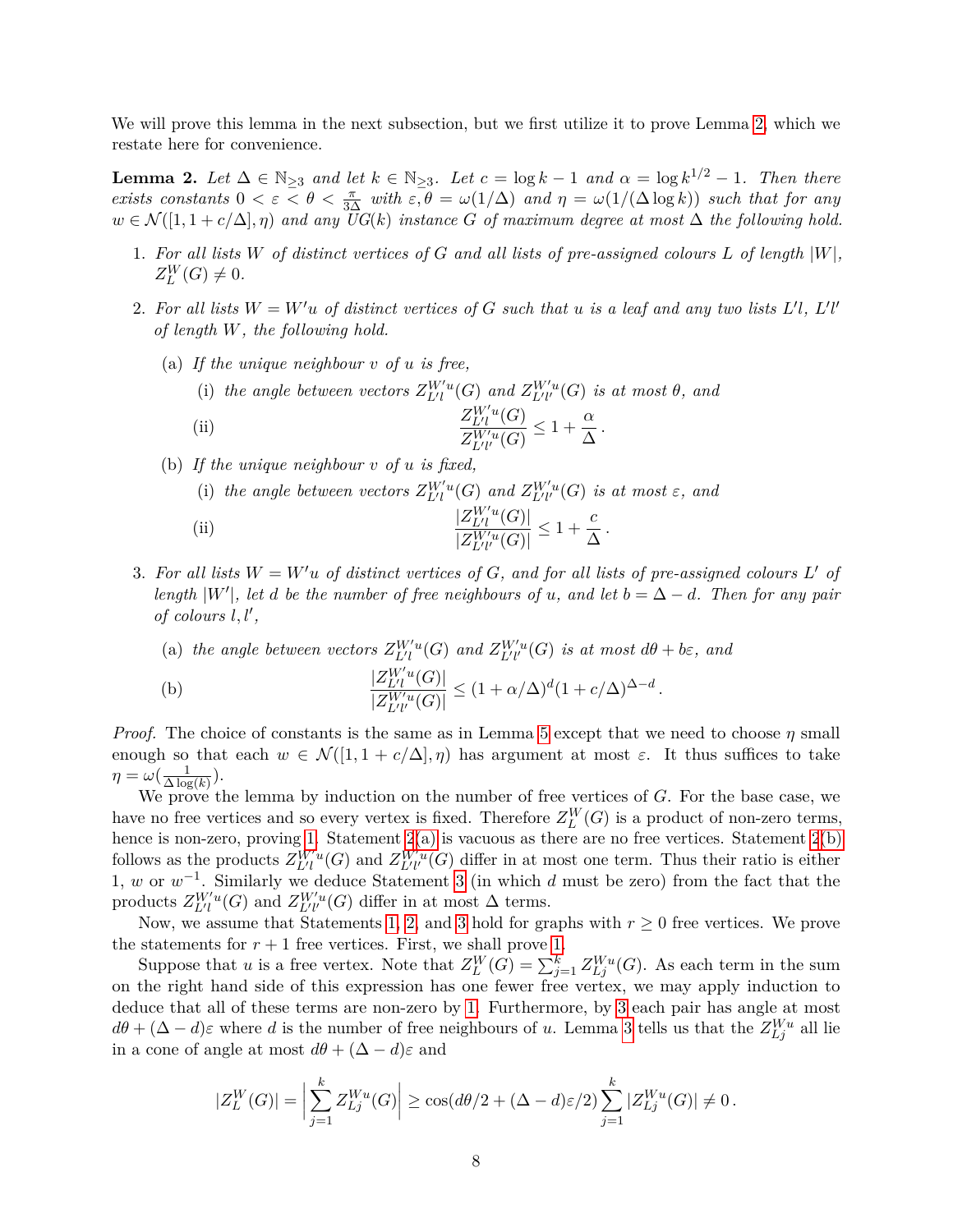Next, we shall prove  $2(a)$  $2(a)$  so consider the ratios,

$$
R_{j,l}(G) = \frac{Z_{L'j}^{W'u}(G)}{Z_{L'\ell}^{W'u}(G)}, \qquad R_{j,\ell}^v(G) = \frac{Z_{L'j}^{W'v}(G-u)}{Z_{L'\ell}^{W'v}(G-u)}.
$$

As *v* is the unique neighbour of *u* and is free, we may write, denoting  $j^*$  for  $\pi_{uv}(j)$  and  $\ell^*$  for  $\pi_{uv}(\ell)$ ,

$$
R_{j,l}(G) = \frac{\sum_{i} Z_{Lji}^{Wuv}(G)}{\sum_{i} Z_{L\ell i}^{Wuv}(G)} = \frac{w Z_{Lj^*}^{Wv}(G-u) \sum_{i \notin \{j^*, \ell^*\}} Z_{Li}^{Wv}(G-u) + Z_{L\ell^*}^{Wv}(G-u)}{Z_{Lj^*}^{Wv}(G-u) + \sum_{i \notin \{j^*, \ell^*\}} Z_{Li}^{Wv}(G-u) + w Z_{L\ell^*}^{Wv}(G-u)}.
$$

Dividing both the numerator and denominator by  $Z_{L\ell^*}^{Wv}(G - u)$  (which by induction is nonzero) we obtain,

<span id="page-9-0"></span>
$$
\frac{wR_{j^*,\ell^*}^v(G) + \sum_{i \neq j^*,\ell^*} R_{i,\ell^*}^v(G) + 1}{R_{j^*,\ell^*}^v(G) + \sum_{i \neq j^*,\ell^*} R_{i,l}^v(G) + w} = R_k(R_{j^*,\ell^*}^v(G), R_{1,\ell^*}^v(G), \dots, R_{k,\ell^*}^v(G); w) \,.
$$
\n
$$
(3)
$$

Where the function  $R_k$  in [\(3\)](#page-9-0) takes as arguments all  $R^v_{i,\ell^*}(G)$  for  $i \neq \ell^*$  precisely once (and so takes precisely *k* − 1 arguments as expected.)

Suppose that *v* has *d* free neighbours that are not *u*. Since  $G - u$  has one fewer free vertex than *G*, we may apply the inductive hypothesis. By [3](#page-6-2) we find that for any  $i \neq \ell^*$ , we have  $R^v_{i,\ell}(G) \in K_d$ . However, we also have that for any  $i, j \neq \ell^*$ , that

$$
\frac{R_{i,\ell^*}^v(G)}{R_{j,\ell^*}^v(G)} = \frac{Z_{L'i}^{W'v}(G - u)}{Z_{L'j}^{W'v}(G - u)} = R_{i,j}^v(G) \in K_d.
$$

To prove [2](#page-6-1)[\(a\)](#page-6-4)[\(i\),](#page-6-6) observe that the angle between  $Z_{L'j}^{W'u}$  and  $Z_{L'l}^{W'u}$  is precisely the angle of  $R_{j,l}(G)$ from the real axis in  $\mathbb C$  and so is bounded by the absolute value of the argument of  $R_{j,l}(G)$ , which by Lemma [5](#page-7-0) bounded by  $\theta$  as desired. Statement  $2(a)(ii)$  $2(a)(ii)$  $2(a)(ii)$  also follows immediately from Lemma [5.](#page-7-0)

For the proof of  $2(b)$ , we note that as  $v$  is fixed, then

$$
Z_{L'j}^{W'u}(G) \in \{w^{-1}Z_{L'l}^{W'u}(G), Z_{L'l}^{W'u}(G), wZ_{L'l}^{W'u}(G)\}
$$

from which both [\(i\)](#page-6-8) and [\(ii\)](#page-6-9) follow.

Finally, we prove [3.](#page-6-2) To do so we consider the graph  $G \star u$  which is formed as follows. Let  $v_1, \ldots, v_r$  be the neighbours of *u* ordered arbitrarily. Let  $u_1, \ldots, u_r$  be *r* new vertices which will be copies of *u*. Then  $G \star u$  is the graph obtained by deleting *u* and its incident edges, adding the vertices  $u_1, \ldots, u_r$  and edges  $u_1v_1, \ldots, u_rv_r$ . Furthermore,  $G \star u$  inherits any colouring of *G* and if *u* is coloured, all of the new vertices inherit this colour. Note that if *u* is coloured, then the graph  $G \star u$  has the same partition function as *G*. Also, in this case  $G \star u$  has the same number of free vertices as *G*. This allows us to prove [3](#page-6-2) from [2](#page-6-1) by changing the colour of one copy of *u* at a time. That is,

<span id="page-9-1"></span>
$$
\frac{Z_{L'j}^{W'u}(G)}{Z_{L'l}^{W'u}(G)} = \frac{Z_{L'j...j}^{W'u_1...u_r}(G \star u)}{Z_{L'l...l}^{W'u_1...u_r}(G \star u)} = \prod_{i=1}^{r} \frac{Z_{L'j...j}^{W'u_1...u_{i-1}u_i...u_r}(G \star u)}{Z_{L'j...j}^{W'u_1...u_i}G \star u}
$$
(4)

By [2](#page-6-1) each of the terms in the product in [\(4\)](#page-9-1) has angle at most  $\theta$  and absolute value at most  $1 + \alpha/\Delta$ (if  $u_i$  is free) or angle at most  $\varepsilon$  and absolute value at most  $1 + c/\Delta$  (if  $u_i$  is fixed). As *u* has *d* free neighbours and at most  $\Delta - d$  fixed neighbours, this allows us to conclude [3](#page-6-2)[\(a\)](#page-6-10) and 3[\(b\),](#page-6-11) completing the induction.  $\Box$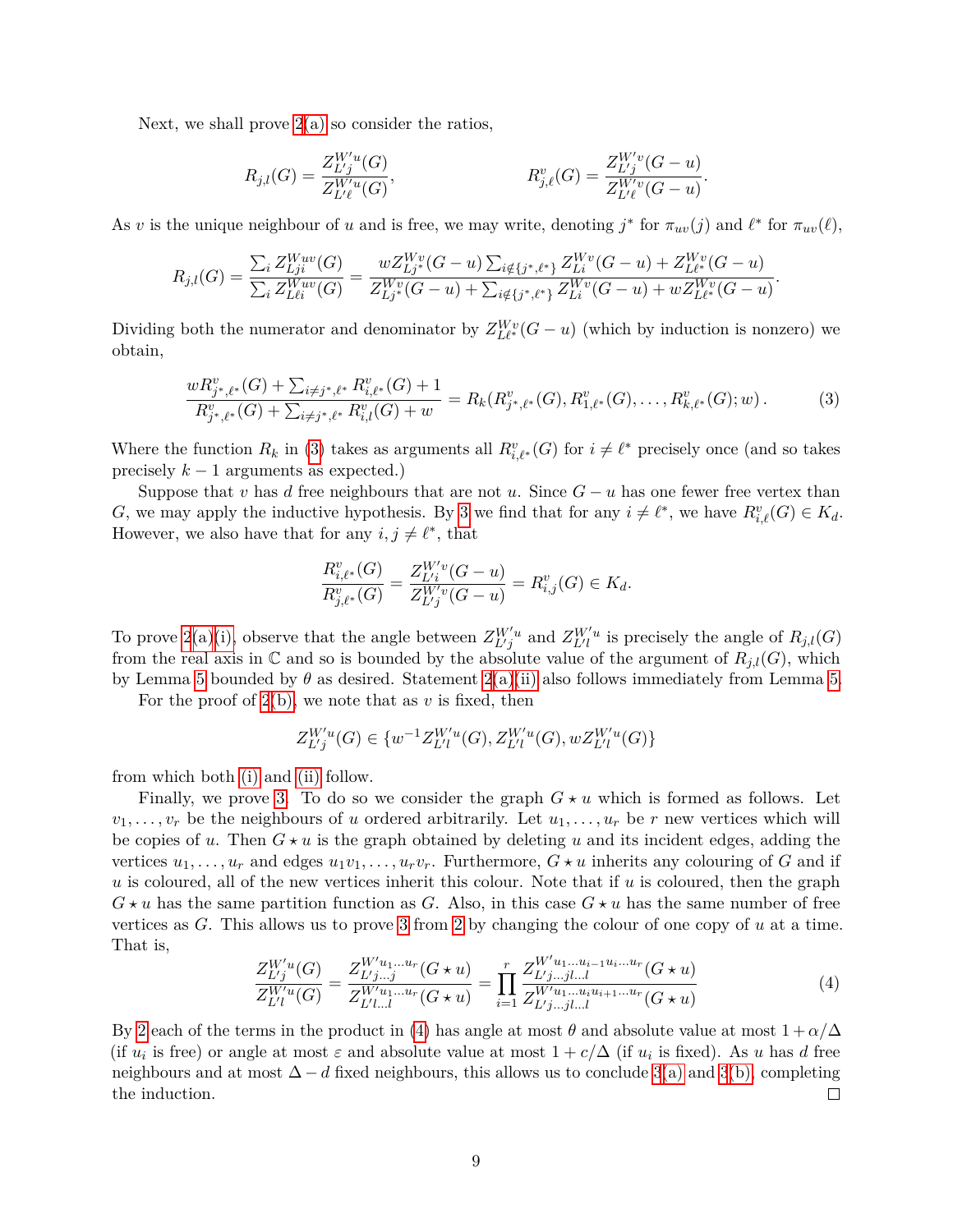### <span id="page-10-7"></span>**3.2 Proof of Lemma [5](#page-7-0)**

We will require a technical lemma which concerns the real and imaginary parts of the ratios  $R(z_1, z_2; w, k)$ .

<span id="page-10-5"></span>**Lemma 6.** Let  $z_1, z_2 \in \mathbb{C}$  be defined as  $z_1 = xe^{i\theta_x}$ ,  $z_2 = ye^{i\theta_y}$  with  $x, y \in \mathbb{R}^+$  and  $\theta_x, \theta_y \in [0, 2\pi)$ *and suppose*  $w \in [1, 1 + \frac{c}{\Delta}]$  *is real. Then, the real and imaginary parts of*  $R(z_1, z_2; w, k)$  *are as follows where N is a nonzero constant,*

$$
\Re(R(z_1, z_2; w, k)) = N(wx^2 + (w+1)(k-2)xy\cos(\theta_x - \theta_y) + (k-2)^2y^2 + (w^2+1)x\cos(\theta_x) + (w+1)(k-2)y\cos(\theta_y) + w),
$$
  
\n
$$
\Im(R(z_1, z_2; w, k)) = N(w-1)((k-2)xy\sin(\theta_x - \theta_y) + (1+w)x\sin(\theta_x) + (k-2)y\sin(\theta_y)).
$$
 (6)

<span id="page-10-6"></span>**Remark 1.** *Set*  $\theta = \max(|\theta_x|, |\theta_y|, |\theta_x - \theta_y|)$  *and assume*  $|\theta| \leq 1$ *. Then as*  $|\sin t| \leq |t|$  *and*  $\cos t \geq 1 - t^2/2$  *for all t, and using*  $w \geq 1$  *we obtain the following bounds:* 

<span id="page-10-3"></span><span id="page-10-2"></span>
$$
\Re(R(z_1, z_2; w, k)) \ge N(1 - \theta^2/2)(wx^2 + (w+1)(k-2)xy + (k-2)^2y^2
$$
  
+  $(w^2 + 1)x + (w+1)(k-2)y + w)$   
 $\ge N(1 - \theta^2/2)(x + (k-2)y + w)(wx + (k-2)y + 1);$   
and  

$$
\Im(R(z_1, z_2; w, k)) \le N(w-1)((k-2)xy|\theta_x - \theta_y| + (1+w)x|\theta_x| + (k-2)y|\theta_y|).
$$

*Hence*

<span id="page-10-4"></span>
$$
\left| \frac{\Im(R(z_1, z_2; w, k))}{\Re(R(z_1, z_2; w, k))} \right| \le \frac{(w - 1)((k - 2)xy|\theta_x - \theta_y| + (1 + w)x|\theta_x| + (k - 2)y|\theta_y|)}{(1 - \frac{\theta^2}{2})(x + (k - 2)y + w)(wx + (k - 2)y + 1)}.
$$
(7)

*Proof.* We may write  $z_1 = x \cos(\theta_x) + ix \sin(\theta_x)$  and  $z_2 = y \cos(\theta_y) + iy \sin(\theta_y)$ . Hence,

<span id="page-10-0"></span>
$$
R(z_1, z_2; w, k) = \frac{w(x \cos(\theta_x) + ix \sin(\theta_x)) + (k-2)(y \cos(\theta_y) + iy \sin(\theta_y)) + 1}{x \cos(\theta_x) + ix \sin(\theta_x) + (k-2)(y \cos(\theta_y) + iy \sin(\theta_y)) + w}
$$
  
= 
$$
\frac{wx \cos(\theta_x) + (k-2)y \cos(\theta_y) + 1 + i(wx \sin(\theta_x) + (k-2)y \sin(\theta_y))}{x \cos(\theta_x) + (k-2)y \cos(\theta_y) + w + i(x \sin(\theta_x) + (k-2)y \sin(\theta_y))}
$$
(8)

Rationalising the denominator in [\(8\)](#page-10-0), we obtain

$$
R(z_1, z_2; w, k) = N^{-1} (wx \cos(\theta_x) + (k-2)y \cos(\theta_y) + 1 + i(wx \sin(\theta_x) + (k-2)y \sin(\theta_y)))
$$
  
 
$$
\times (x \cos(\theta_x) + (k-2)y \cos(\theta_y) + w - i(x \sin(\theta_x) + (k-2)y \sin(\theta_y)))
$$
 (9)

where  $N = |x\cos(\theta_x) + (k-2)y\cos(\theta_y) + w + i(x\sin(\theta_x) + (k-2)y\sin(\theta_y))|^2$ . Expanding the expression in [\(9\)](#page-10-1), the real and imaginary parts are given by the following expressions in which we write  $c_x$  for  $cos(\theta_x)$  and similarly define  $c_y$ ,  $s_x$  and  $s_y$  to simplify notation.

<span id="page-10-1"></span>
$$
\Re(R(z_1, z_2; w, k)) = N^{-1}(wx^2c_x^2 + (w+1)(k-2)xyc_xc_y + (k-2)^2c_y^2
$$
  
+  $wx^2s_x^2 + (w+1)(k-2)xyz_s s_y + (k-2)^2s_y^2$   
+  $(w^2 + 1)xc_x + (w+1)(k-2)yc_y + w)$   

$$
\Im(R(z_1, z_2; w, k)) = N^{-1}((k-2)xy(c_xs_y + ws_xc_y) - (k-2)xy(wc_xs_y + s_xc_y)
$$
  
+  $(w^2 - 1)xs_x + (w - 1)(k-2)ys_y)$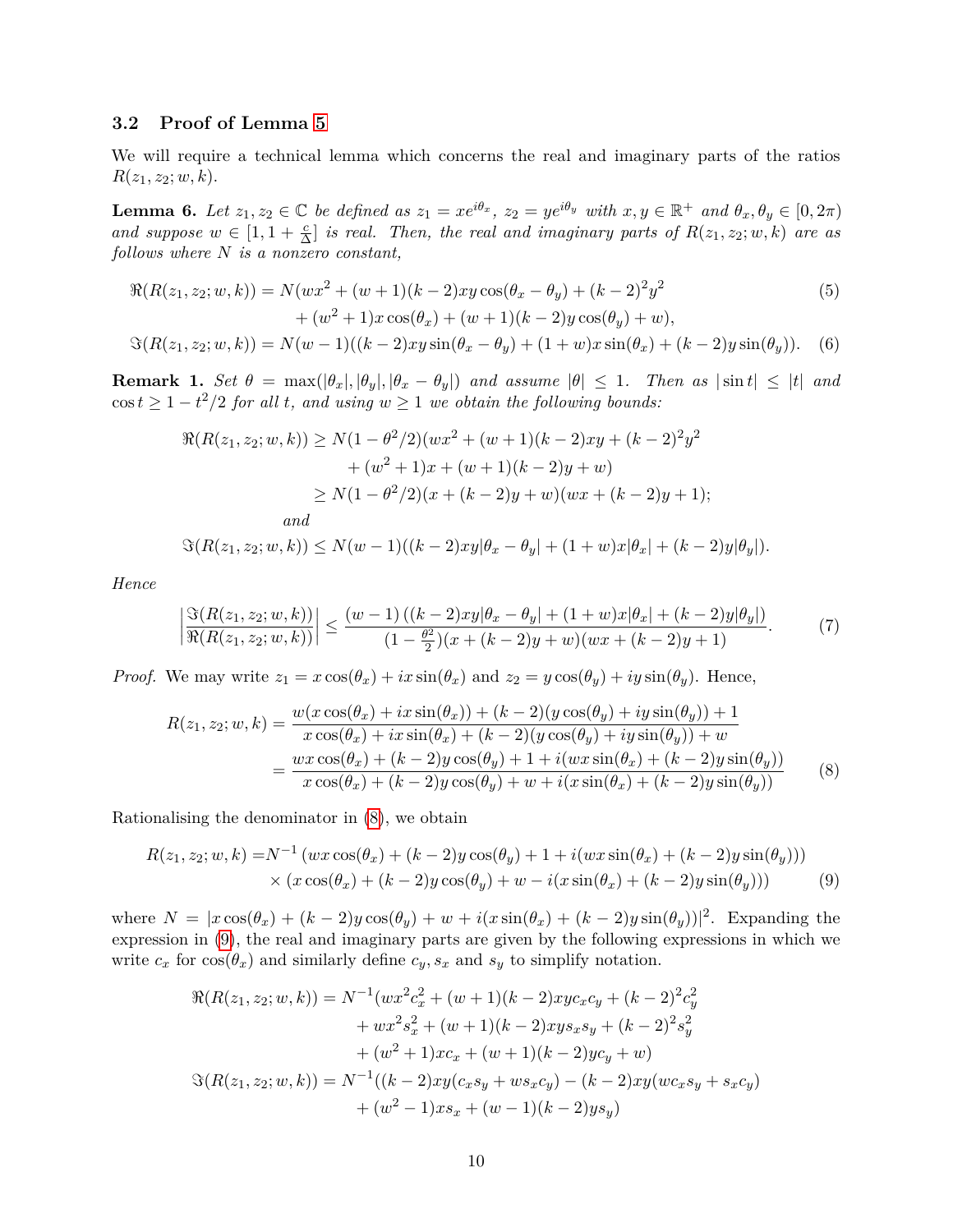Combining these expressions with the trigonometric identities

$$
\cos^{2}(\vartheta) + \sin^{2}(\vartheta) = 1
$$
  
\n
$$
\sin(\alpha - \beta) = \sin(\alpha)\cos(\beta) - \sin(\beta)\cos(\beta)
$$
  
\n
$$
\cos(\alpha - \beta) = \cos(\alpha)\cos(\beta) + \sin(\alpha)\sin(\beta)
$$

yields the expressions [\(5\)](#page-10-2) and [\(6\)](#page-10-3) as claimed.

By an application of the triangle law combined with an applications of the approximations,  $|\sin \theta| \le |\theta|$  and  $\cos \theta \ge 1 - \theta^2/2$ , we obtain

$$
|\Im(R(z_1, z_2; w, k))| \le N^{-1}(w - 1) \left( (k - 2)xy | \theta_x - \theta_y | + (1 + w)x | \theta_x | + (k - 2)y | \theta_y \right),
$$
(10)  

$$
\Re(R(z_1, z_2; w, k)) \ge N^{-1} \left( (wx + (k - 2)y + 1)(x + (k - 2)y + w) \right)
$$

<span id="page-11-1"></span><span id="page-11-0"></span>
$$
- ((w+1)(k-2)(x+1)y + (w^2+1)x)\theta^2/2).
$$
 (11)

Dividing [\(10\)](#page-11-0) by [\(11\)](#page-11-1), noting that for  $\theta$  small this is maximised when  $w = 1 + \frac{c}{\Delta}$  and regrouping some terms yields the bound [\(7\)](#page-10-4).  $\Box$ 

We can now give a proof of Lemma [5](#page-7-0)

*Proof of Lemma [5.](#page-7-0)* We first prove a slightly stronger version of the lemma for w' real. That is, we will show that there exist a small constants  $\kappa = c/100$  and  $\kappa' = 0.02$  such that

<span id="page-11-4"></span>
$$
(1 + (\alpha - \kappa)/\Delta)^{-1} < |R| < 1 + (\alpha - \kappa)/\Delta \quad \text{and} \quad |\arg(R)| < (1 - \kappa')\theta. \tag{12}
$$

To do so we start by taking a constant  $\delta$  small enough so that for all  $k \geq 3$ , *c* and  $\alpha$  satisfy the strict inequality

<span id="page-11-3"></span>
$$
\frac{ce^c}{\cos(\delta)(e^c + k - 1)} < \alpha - \kappa; \tag{13}
$$

for example  $\delta = 1/2$  is sufficient.

Fix  $d \in \{0, \ldots, \Delta\}$ . First we observe that we may assume that  $|R| \geq 1$ . Indeed, if  $|R| < 1$ , then

$$
1/R = \frac{z_0 + \sum_{i=1}^{k-2} z_i + w}{wz_0 + \sum_{i=1}^{k-2} z_i + 1} = \frac{1 + \sum_{i=1}^{k-2} z_i / z_0 + w / z_0}{w + \sum_{i=1}^{k-2} z_i / z_0 + 1 / z_0}
$$

and  $|1/R| > 1$ . Since for each  $i, j \ge 0$ , the pairs  $z_i/z_0$  and  $z_j/z_0$  also satisfy our assumptions this shows our claim. We start by showing that  $|R|$  is bounded by  $1 + (\alpha - \kappa)/\Delta$ .

We observe that (setting  $z = (z_1 + \cdots + z_{k-2})/k$ )

<span id="page-11-2"></span>
$$
|R| = |R(z_0, z; w, k)| = \left| 1 + \frac{(w - 1)z_0 + (1 - w)}{z_0 + \sum_{i=1}^{k-2} z_i + w} \right| \le 1 + \frac{\frac{c}{\Delta}|z_0 - 1|}{|z_0 + \sum_{i=1}^{k-2} z_i + w|}. \tag{14}
$$

Lower bounding the denominator of [\(14\)](#page-11-2) may be done with an application of Barvinok's lemma. For the numerator we apply Lemma [4](#page-7-2) as the angle between  $z_0$  and 1 is certainly less than  $\pi/3$ . This allows us to deduce that

$$
|R(z_0, z; w, k)| \le 1 + \frac{\frac{c}{\Delta} \max\{|z_0|, 1\}}{\cos(d\theta/2 + (\Delta - d)\varepsilon/2))(|z_0| + \sum_{i=1}^{k-2} |z_i| + 1)}.
$$

We next observe that by symmetry we may assume that  $|z_0| \leq 1$ ; otherwise we divide the numerator and the denominator by  $z_0$ . To maximize the above quantity clearly one should take each  $|z_i|$  as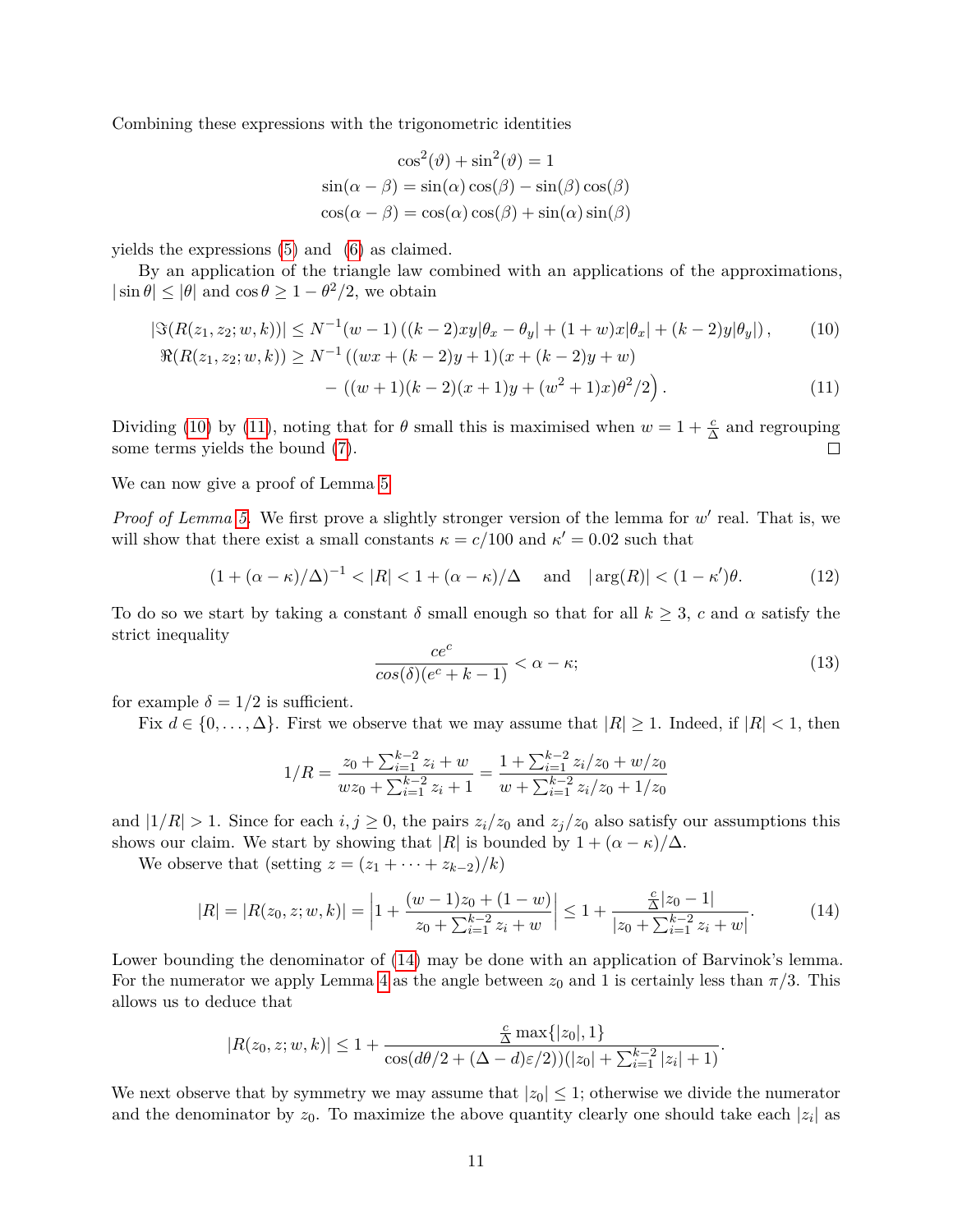small as possible. So we take  $|z_i| = (1 + c/\Delta)^{d-\Delta}(1 + \alpha/\Delta)^{-d} \ge (1 + c/\Delta)^{-\Delta} \ge e^{-c}$  and noting that  $\theta \leq \delta/\Delta$ , we rearrange to deduce that

$$
|R(z_0, z; w, k)| < 1 + \frac{c/\Delta}{\cos(\delta)((k-1)e^{-c} + 1)} < 1 + (\alpha - \kappa)/\Delta
$$

by [\(13\)](#page-11-3). This proves the first bound in [\(12\)](#page-11-4).

For the other bound in [\(12\)](#page-11-4), recall that  $z = \frac{1}{k-2} \sum_{i=1}^{k-2} z_i$  so that  $R_k(z_0, z_1, \ldots, z_{k-2}; w) =$  $R(z_0, z; w, k)$ . Note that  $z \in C(d\theta + (\Delta - d)\varepsilon)$  by convexity of the cone and so by Lemma [3](#page-7-1) we have

$$
\cos\left(\frac{d\theta}{2} + (\Delta - d)\varepsilon/2\right)(1 + c/\Delta)^{d-\Delta}(1 + \alpha/\Delta)^{-d} \leq |z| \leq (1 + c/\Delta)^{\Delta - d}(1 + \alpha/\Delta)^{d}.
$$

To prove the bound on the argument of  $R(z_0, z; w, k)$  we use the inequality,  $|\beta| \leq |\tan(\beta)|$ . It therefore suffices to bound the ratio  $\frac{\Re R(z_0, z; w, k)}{\Re R(z_0, z; w, k)}$  = tan( $\arg(R(z_0, z; w, k))$ ), which by Lemma [6](#page-10-5) and Remark [1](#page-10-6) is bounded by

<span id="page-12-1"></span>
$$
\frac{(w-1)\left((k-2)|z_0z||\theta_0-\theta_z|+(1+w)|z_0\theta_0|+(k-2)|z\theta_z|\right)}{(1-\frac{\theta^2}{2})(|z_0|+(k-2)|z|+w)(w|z_0|+(k-2)|z|+1)}.\tag{15}
$$

Now suppose we can prove that

<span id="page-12-0"></span>
$$
\frac{((k-2)|z_0z||\theta_0 - \theta_z| + (1+w)|z_0\theta_0| + (k-2)|z\theta_z|)}{(|z_0| + (k-2)|z| + w)(w|z_0| + (k-2)|z| + 1)} < \frac{\Delta\tau\theta}{c} \tag{16}
$$

where  $\tau = 7/e^2 < 0.96$ . Then by choosing  $\theta \leq 0.2$  and  $\kappa' < 0.02$ , we have that  $\Delta \tau \theta/c <$  $\left(1-\frac{\theta^2}{2}\right)$  $\frac{2^2}{2}(w-1)^{-1}(1-\kappa')\theta$  (using  $w<1+c/\Delta$ ). This together with [\(16\)](#page-12-0) proves that [\(15\)](#page-12-1) is at most  $\theta(1 - \kappa')$  and hence  $|\arg(R(z_0, z; w, k))| < \theta(1 - \kappa')$ , as desired.

We will now show that [\(16\)](#page-12-0) holds. So, first note that

<span id="page-12-2"></span>
$$
\frac{((k-2)|z_0z||\theta_0 - \theta_z| + (1+w)|z_0\theta_0| + (k-2)|z\theta_z|)}{(|z_0| + (k-2)|z| + w)(w|z_0| + (k-2)|z| + 1)}\n\leq \frac{((k-2)|z_0z||\theta_0 - \theta_z| + 2|z_0\theta_0| + (k-2)|z\theta_z|)}{(|z_0| + (k-2)|z| + 1)^2},
$$
\n(17)

which can be observed by computing the derivative of the left hand side of [\(16\)](#page-12-0) with respect to *w* and noting it is strictly negative for  $w \geq 1$ . Now, we maximize [\(17\)](#page-12-2), so first we show that there is a maximum point where exactly two of  $|\theta_0 - \theta_z|, |\theta_0|, |\theta_z|$  are as large as possible and one is zero. To see this, first note that clearly at least one of  $|\theta_0 - \theta_z|, |\theta_0|, |\theta_z|$  must be as large as possible i.e. equal to  $d\theta + (\Delta - d)\varepsilon$ . In fact exactly two of these must be maximised as the maximization with respect to the  $\theta$  terms only is of the form  $f(\theta_0, \theta_z) = a|\theta_0 - \theta_z| + b|\theta_0| + c|\theta_z|$  for constants  $a, b, c > 0$ . So if  $|\theta_0 - \theta_z| = d\theta + (\Delta - d)\varepsilon$  for example, then if  $b \ge c$  we may set  $\theta_0 = d\theta + (\Delta - d)\varepsilon$ ,  $\theta_z = 0$ increasing  $f(\theta_0, \theta_z)$ . Similar logic allows one to conclude that two of  $|\theta_0 - \theta_z|, |\theta_0|, |\theta_z|$  are equal to  $d\theta + (\Delta - d)\varepsilon$  and one is 0 in every other case.

This leaves us with three maximization problems over  $R_d \subseteq \mathbb{R}^2$  defined by

$$
R_d = \{(x, y) | (1 + c/\Delta)^{d-\Delta} (1 + \alpha/\Delta)^{-d} \le x \le (1 + c/\Delta)^{\Delta - d} (1 + \alpha/\Delta)^d,
$$
  
\n
$$
\cos(d\theta/2 + (\Delta - d)\varepsilon/2)(1 + c/\Delta)^{d-\Delta} (1 + \alpha/\Delta)^{-d} \le y \le (1 + c/\Delta)^{\Delta - d} (1 + \alpha/\Delta)^d,
$$
  
\n
$$
\cos(d\theta/2 + (\Delta - d)\varepsilon/2)(1 + c/\Delta)^{d-\Delta} (1 + \alpha/\Delta)^{-d} \le y/x \le (1 + c/\Delta)^{\Delta - d} (1 + \alpha/\Delta)^d\}.
$$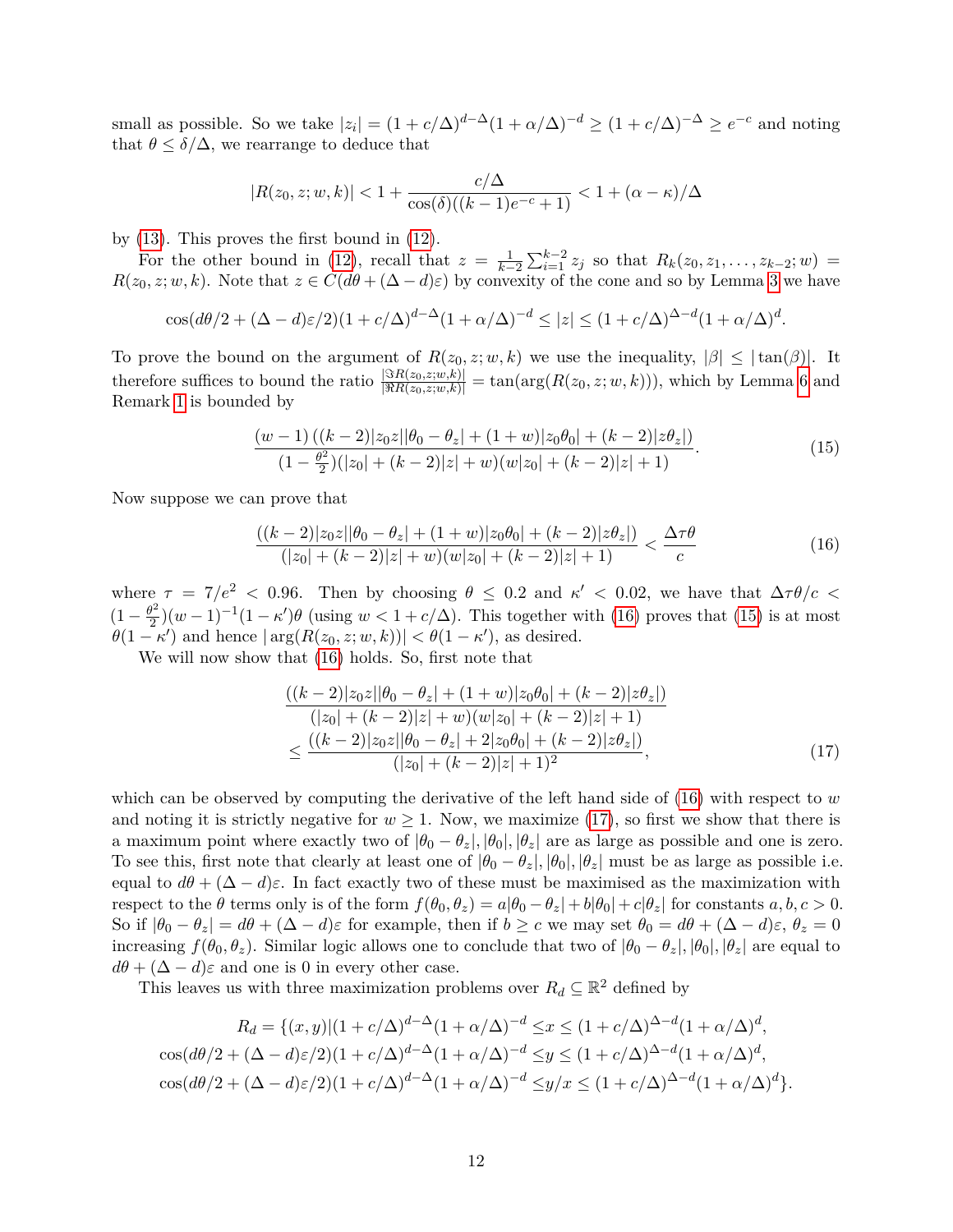We enlarge the region slightly obtaining the region  $\widetilde{R}_d \subseteq \mathbb{R}^2$  defined by

$$
\widetilde{R}_d = \{(x, y) | \cos(\delta) exp(-\left(\frac{d}{\Delta}\alpha + (1 - \frac{d}{\Delta})c\right)) \le x, y, y/x \le exp(\frac{d}{\Delta}\alpha + (1 - \frac{d}{\Delta})c) \cos(\delta)^{-1}\}\
$$
\n
$$
= \{(x, y) | \cos(\delta) ek^{\frac{d}{2\Delta} - 1} \le x, y, y/x \le k^{1 - \frac{d}{2\Delta}}(e \cos(\delta))^{-1}\}
$$

The functions to maximise are,

$$
f_1(x, y) = \frac{(k-2)(xy + y)}{(x + (k-2)y + 1)^2},
$$

$$
f_2(x, y) = \frac{(k-2)xy + 2x}{(x + (k-2)y + 1)^2},
$$

$$
f_3(x, y) = \frac{2x + (k-2)y}{(x + (k-2)y + 1)^2}.
$$

First we look at  $f_1$ , it has critical points along the line  $x + 1 = (k-2)y$  where it attains its maximum value of 1/4. However, note that due to our choice of c and  $\alpha$ , this line does not lie inside of  $R_d$ , hence the maximum must be attained at a boundary point. Furthermore both  $f_2$  and  $f_3$  have no critical points strictly inside the first quadrant, so again their maxima must be attained at a boundary point. This allows us to reduce the problem to eighteen univariate maximization problems, each of which has maximum at most  $3e^{-1}k^{-\frac{d}{2\Delta}}$  over  $\widetilde{R}_d$  (see Section [3.3](#page-14-0) for details).

Thus [\(17\)](#page-12-2) is upper bounded by  $(d\theta + (\Delta - d)\varepsilon)3e^{-1}k^{-\frac{d}{2\Delta}}$ . As a function of *d*, this is maximised when  $d = (\frac{2}{\log k} - \frac{\varepsilon}{\theta - \varepsilon})\Delta$ , which (if  $d \ge 1$ ) gives an upper bound to [\(17\)](#page-12-2) of

$$
\frac{6e^{-2}\Delta(\theta-\varepsilon)}{\log k}\exp\left(\frac{\varepsilon}{2(\theta-\varepsilon)}\log k\right).
$$

Thus [\(16\)](#page-12-0) is satisfied provided  $\frac{6}{7}(\theta - \varepsilon) \exp(\frac{1}{2})$  $\frac{1}{2}\log k \frac{\varepsilon}{\theta-\varepsilon}$   $\leq \theta$ . By taking  $\varepsilon = \theta x/\log k$  and assuming  $\log k \ge 1$ , the left hand side is bounded above by  $\frac{6}{7}(1-x)\exp(x/2(1-x))\theta$  and this is at most  $\theta$ (as required) by taking  $x = 1/100$  as assumed in the statement of the lemma. If  $d = 0$ , then as  $f_1, f_2$  and  $f_3$  are all bounded above by 1, provided  $\varepsilon < \frac{\theta}{100 \log(k)}$ , the left hand side of [\(16\)](#page-12-0) at most  $\varepsilon\Delta < \tau\theta\Delta/c$ . This completes the proof of [\(16\)](#page-12-0) and hence of [\(12\)](#page-11-4).

We finally extend the proof to the case that  $w \in \mathcal{N}([1, c/\Delta], \eta)$  for  $\eta = 1/[800(\Delta + \alpha)^2]$  using continuity. First observe that  $R_k(w) := R_k(z_0, \ldots, z_{k-2}; w)$  satisfies

$$
R_k(w) = z_0 + \frac{(z_0 + (k-2)z + 1)(1 - z_0)}{z_0 + (k-2)z + w}.
$$

Then

$$
|R_k(w + \eta) - R_k(w)| = \left| \frac{[z_0 + (k-2)z + 1](1 - z_0)}{(z_0 + (k-2)z + w + \eta)(z_0 + (k-2)z + w)} \eta \right|
$$

The numerator is upper bounded by  $[|z_0| + (k-2)|z| + 1](1+|z_0|)|\eta|$ , while the denominator is lower bounded by

$$
[(|z_0| + (k-2)|z| + |w| - |\eta|\cos^{-1}(\Delta\theta/2))(|z_0| + (k-2)|z| + |w|)\cos(\Delta\theta/2)]^2
$$

where we use the fact that the angle between any two of  $w, z_0, z$  is at most  $\Delta\theta$  and so we can apply Barvinok's lemma. In the statement of the lemma, we assume  $\Delta\theta \leq \pi/3$  so  $\cos(\Delta\theta) \geq 1/2$ . Then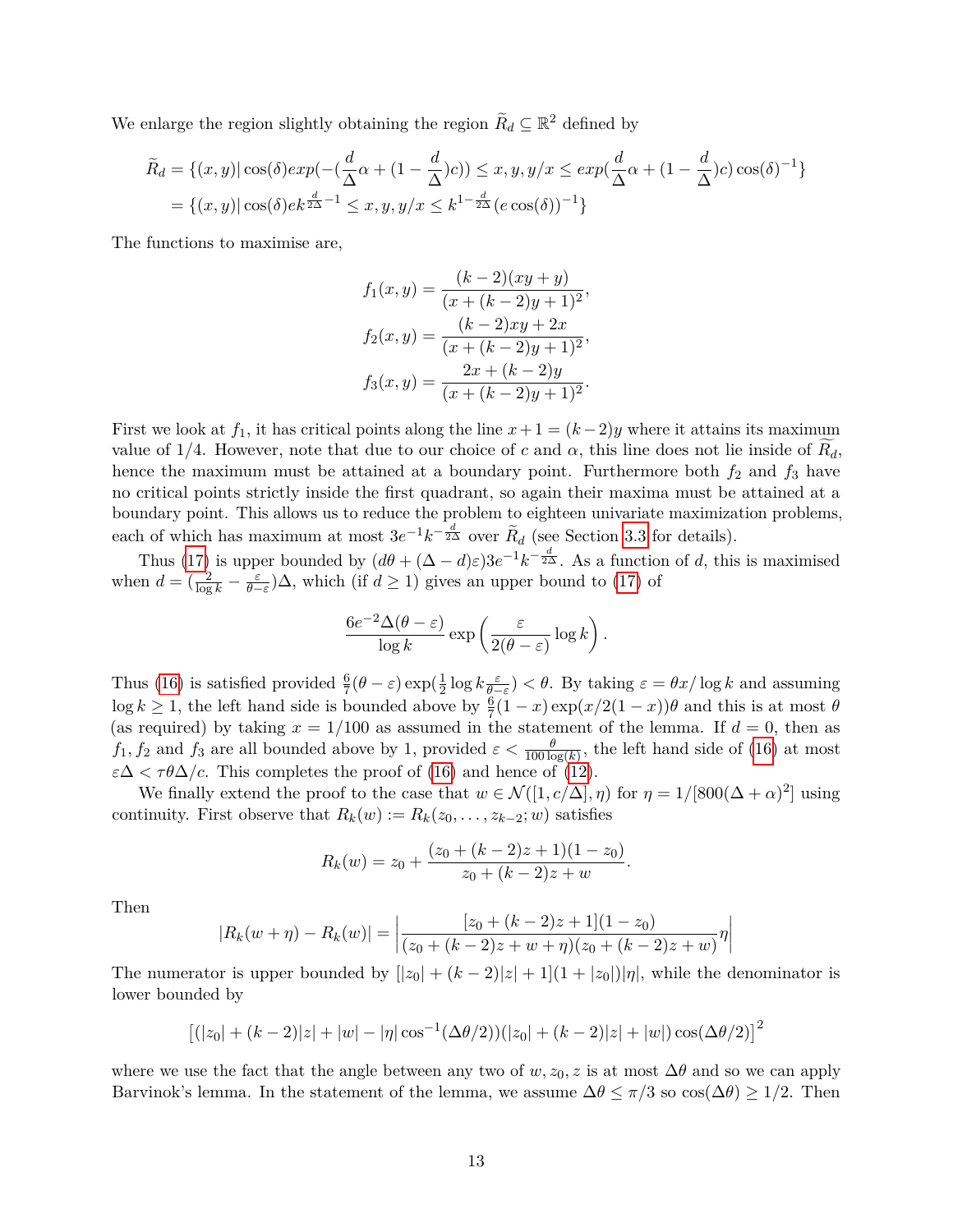using that  $(x + a)/(x + b) \le a/b$  for  $x \ge 0$  and  $a \ge b$  and using that  $|w| \ge 1$  and that  $\eta < 1/4$  (so that  $|w| - |\eta| \cos^{-1}(\Delta \theta/2) > 1/2$ , we have

$$
\frac{|z_0| + (k-2)|z| + 1}{(|z_0| + (k-2)|z| + |w| - |\eta|\cos^{-1}(\Delta\theta))\cos(\Delta\theta)} \le 4 \text{ and } \frac{|z_0| + 1}{(|z_0| + (k-2)|z| + |w|)\cos(\Delta\theta)} \le 2.
$$

Combining the above inequalities we obtain  $|R_k(w + \eta) - R_k(w)| \leq 8\eta$ . Recall  $\eta \leq \min\{\Delta c / [800(\Delta +$  $\alpha$ <sup>2</sup>, 1/[2400( $\Delta + \alpha$ )], *c*/[800 $\Delta$ ]}. Then for  $w \in \mathcal{N}([1, c/\Delta], \eta)$ , we can write  $w = w' + \eta$  with  $w' \in [1, \frac{c}{\Delta}]$  $\frac{c}{\Delta}$  real. Writing  $R = R(w)$ , we have

$$
\left(1+\frac{\alpha}{\Delta}\right)^{-1} \le \left(1+\frac{\alpha-\kappa}{\Delta}\right)^{-1} - 8\eta \le |R(w')|-8\eta < |R| < |R(w)|+8\eta \le \left(1+\frac{\alpha-\kappa}{\Delta}\right)+8\eta \le 1+\frac{\alpha}{\Delta},
$$

where the first and last inequalities follow by our choice of *η*.

It follows from simple geometry that if  $|z_1 - z_2| \leq \mu$  for  $z_1, z_2 \in \mathbb{C}$  and  $\mu \in \mathbb{R}^+$  with  $\mu < |z_1|$ , then  $|\arg(z_1) - \arg(z_2)| < \arcsin(\mu/|z_1|)$ . Using this, and since  $|R(w')| > (1 + \frac{\alpha}{\Delta})^{-1}$ , we see that

$$
\arg(R) < \arg(R(w')) + \arcsin\left(8\eta\left(1 + \frac{\alpha}{\Delta}\right)\right) = \theta(1 - \kappa') + \arcsin\left(8\eta\left(1 + \frac{\alpha}{\Delta}\right)\right) < \theta;
$$

in order to check the last inequality holds, it is sufficient to check that  $8\eta(1+\frac{\alpha}{\Delta}) < \sin(\kappa'\theta)$ . Noting that  $\sin x > x - x^3/6 > 5x/6$  for  $x \in (0,1)$ , it is sufficient that  $8\eta(1+\frac{\alpha}{\Delta}) < 5\kappa^7\theta/6$  (since  $\kappa^7\theta < 1$  by our choice of  $\kappa'$  and  $\theta$ ) and this holds by our choice of  $\eta$ . This completes the proof of the lemma.

#### <span id="page-14-0"></span>**3.3 Maximization problems**

We look at the maximization problems coming from Section [3.2](#page-10-7) and claim that each has an upper bound of at most  $3k^{-\frac{d}{2\Delta}}/e$ . We find eighteen of them, one for each of the three functions with either x, y, or  $y/x$  fixed to one of the two corresponding boundary values. This allows us to reduce to the univariate maximization problems detailed below. To simplify the expressions we will let  $r = k - 2$ ,  $s = \cos(\delta) e k^{\frac{d}{2\Delta} - 1}$  and  $t = k^{1 - \frac{d}{2\Delta}} (e \cos(\delta))^{-1}$ .

|           | .J 1                                                            | J2                                                                                        | JЗ                                                                             |  |
|-----------|-----------------------------------------------------------------|-------------------------------------------------------------------------------------------|--------------------------------------------------------------------------------|--|
| $x = s$   | $ry(1+s)$<br>$p_1(y)$<br>$(\frac{s+ry+1}{2})^2$                 | $rsy+2s$<br>$p_2(y)$<br>$(s+ry+1)^2$                                                      | $2s+ry$<br>$p_3(y)$<br>$(s+ry+1)^2$                                            |  |
| $x=t$     | $ry(1+t)$<br>$p_4(y)$<br>$(t+ry+1)^2$                           | $rty + 2t$<br>$p_5(y)$<br>$(t + ry + 1)^2$                                                | $2t+ry$<br>$p_6(y)$<br>$=$<br>$(t+ry+1)^2$                                     |  |
| $y = s$   | $rs(1+x)$<br>$p_7(x)$<br>$(x + rs + 1)^2$                       | $rxs+2x$<br>$p_8(x)$<br>$(x + rs + 1)^2$                                                  | $2x + rs$<br>$p_9(x)$<br>$(x + rs + 1)^2$                                      |  |
| $y=t$     | $rt(1+x)$<br>$p_{10}(x)$<br>$\frac{(x+r\overline{t+1})^2}{}$    | $rxt + 2x$<br>$p_{11}(x)$<br>$\frac{x+r\overline{t+1})^2}{(x+r\overline{t+1})^2}$         | $2x+rt$<br>$p_{12}(x)$<br>$x + rt + 1)^2$                                      |  |
| $y/x = s$ | $rs(1+x^{-1})$<br>$p_{13}(x)$<br>$+r s+1)^2$<br>$x^-$           | $rs + 2x^{-1}$<br>$p_{14}(x)$<br>$(x^{-1}+rs+1)^2$                                        | $^{-1}$<br>2x<br>$x^{-1}+rx^{-1}$<br>$p_{15}(x)$<br>$x^{-1}$ $\sqrt{r(s+1)^2}$ |  |
| $y/x =$   | $rt(1+x^{-1})$<br>$p_{16}(x)$<br>$+rt\overline{+1)^2}$<br>$x^-$ | $\frac{rt+2}{r}x^{-1}$<br>$p_{17}(x)$<br>$+r t + \overline{1}$ <sup>2</sup><br>$(x^{-1})$ | 2x<br>$-1+$<br>$+rx^{-}$<br>$p_{18}(x)$<br>$+rt+1)^2$<br>$(x^{-1})$            |  |

To begin the maximization, first observe that under the map  $x \mapsto x^{-1}$ , each of the functions  $p_j(x)$  is the same as some function  $p_l(x)$  for some  $13 \leq j \leq 18$  and  $7 \leq l \leq 12$ . Furthermore,  $y = s$ yields the bounds  $s \leq x \leq 1$  and  $y/x = s$  gives  $1 \leq x \leq t$ . Similarly we may compare  $y = t$  and  $y/x = t$ . Thus the ranges for *x* are identical after inverting *x*. Hence we may ignore  $p_{13}$  through  $p_{18}$ leaving us with 12 problems.

Next, consider  $p_{10}$ ,  $p_{11}$  and  $p_{12}$ , each of which can be bounded above by

$$
\frac{2rtx}{(x+rt+1)^2} \le \frac{2rtx}{r^2t^2} \le \frac{2}{r}
$$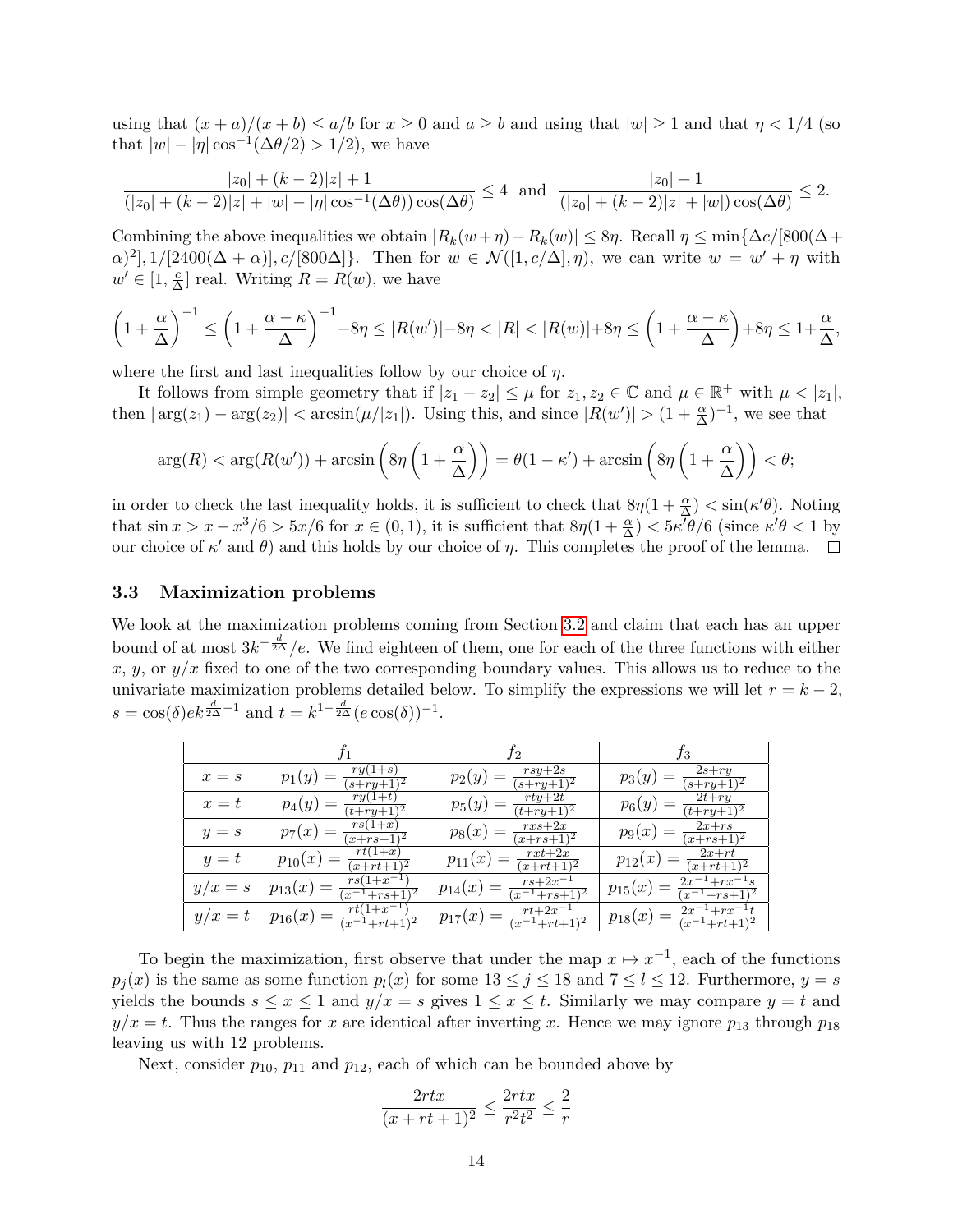where the final inequality follows as  $x \leq t$ .

Similarly, we can bound  $p_4$ ,  $p_5$  and  $p_6$ . As it must be the case that  $y \ge 1$ , the numerator of each is bounded above by 2*try*. Thus an upper bound for all three is  $2t/ry$ . Furthermore,  $r \geq \frac{2k}{3\cos\theta}$  $3\cos(\delta)$ provided  $k \geq 7$  and  $\delta$  small enough. So we are left with an upper bound of  $3k^{-\frac{d}{2\Delta}}/e$ .

The remaining problems are similar. The numerators may all be bounded above by  $rs(1+x) \leq 2rs$ (or for  $p_1, p_2$  and  $p_3$  by 2*ry*.) The denominators are all bounded from below by  $r^2s^2$  and  $r^2y^2$ respectively. Thus all six of these are upper bounded by  $2(rs \text{ which is at most } 3k^{-\frac{d}{2\Delta}}/e$ .

Hence an upper bound on all of the problems  $p_1$  through  $p_{18}$  is  $3k^{-\frac{d}{2\Delta}}/e$  as claimed.

### **3.4 Improvements for small** *k*

When *k* is small, then the parameter  $c = \log(k) - 1$  is also very small. In fact we do not obtain a better constant than what is known for the Ising model until  $k \geq 21$ . However it is possible to do better, we can choose different values for  $\alpha$  and  $c$  which work better in these cases. In this section we will show how to derive such values.

First, we note that we may do the the analysis in an identical way until we find ourselves with the maximization problems  $f_1, f_2$  and  $f_3$ . Now we maximise these more carefully than in Section [3.3.](#page-14-0) First, for  $f_1$  we apply AM-GM to the denominator to deduce that  $f_1(x, y) \leq \frac{1}{4}$  $\frac{1}{4}$  for any  $x, y$ . This allows us to take any  $c < 4$  and as  $k$  is small this is all we need and so we may ignore this constraint. This leaves us to maximise  $f_2$  and  $f_3$ . A similar argument to the one in the proof of Lemma [5](#page-7-0) allows us to deduce that the maxima are on the boundary of *R<sup>d</sup>* and hence we need only consider the boundary of  $R_d$ .

Now, we proceed as in Section [3.3](#page-14-0) with different choices of *s* and *t* where this time we will take  $t = e^{d/\Delta \alpha + (1 - d/\Delta)c}$  and  $s = t^{-1}$ . We start with 12 maximization problems which we reduce to 8 by symmetry as before. Furthermore,  $f_2 > f_3$  if and only if  $x > 1$  which allows us to halve the number of problems left to consider leaving us with 4 problems. More precisely, we are left with  $p_3, p_5, p_9$  and  $p_{11}$ . All of these are of the form  $f(x) = (a_1x + a_2)(x + a_3)^{-2}$  which has a maximum at  $x = a_3 - 2a_2/a_1$ . See the following table for the maximization of these 4 functions.

| Function | $a_1$<br>$a_2$   |                    | $a_3$                     | $x^*$              | $(x^*)$            |
|----------|------------------|--------------------|---------------------------|--------------------|--------------------|
| $p_3$    | $k-2$            | 2s<br>$(k-2)^2$    | $s+1$<br>$\overline{k-2}$ | $_{1-3s}$<br>$k-2$ |                    |
| $p_5$    | $\overline{k-2}$ | 2t<br>$(k-2)^2$    | $rac{t+1}{k-2}$           |                    | $t+k-1$            |
| $p_9$    |                  | $2)$ s<br>$\kappa$ | $(k-2)s$                  |                    | $(k-2)s$           |
| $p_{11}$ | $2 + (k-2)t$     |                    | $1 + (k-2)t$              | $+(k-2)t > t$      | $^{2}+2t$<br>$k-1$ |

Note that in the cases of  $p_5$  and  $p_{11}$  the maximum value  $x_*$  is outside the domain which we are maximising over and thus we maximise at the endpoints of the domain instead.

Now, recall that the maximum values obtained above must also satisfy [\(13\)](#page-11-3). Also, when  $s = e^{-\alpha}$ it must be the case that  $(2 + (k-2)e^{-\alpha})^{-1} < c^{-1}$  (from  $p_9$ ). Combining these after rearrangement yields the inequity

<span id="page-15-0"></span>
$$
\frac{ce^c}{e^c + k - 1} \le \alpha \le \log\left(\frac{k - 2}{c - 2}\right)
$$
\n(18)

We may solve this inequality computationally for  $c$ , and deduce that there is a choice of  $\alpha$ , c which satisfies [\(18\)](#page-15-0) provided that  $c \leq c_k$  for some  $c_k$  which can be found in the following table. The corresponding value of  $\alpha_k$  is also provided. We give both  $c_k$  and  $\alpha_k$  rounded to three decimal places.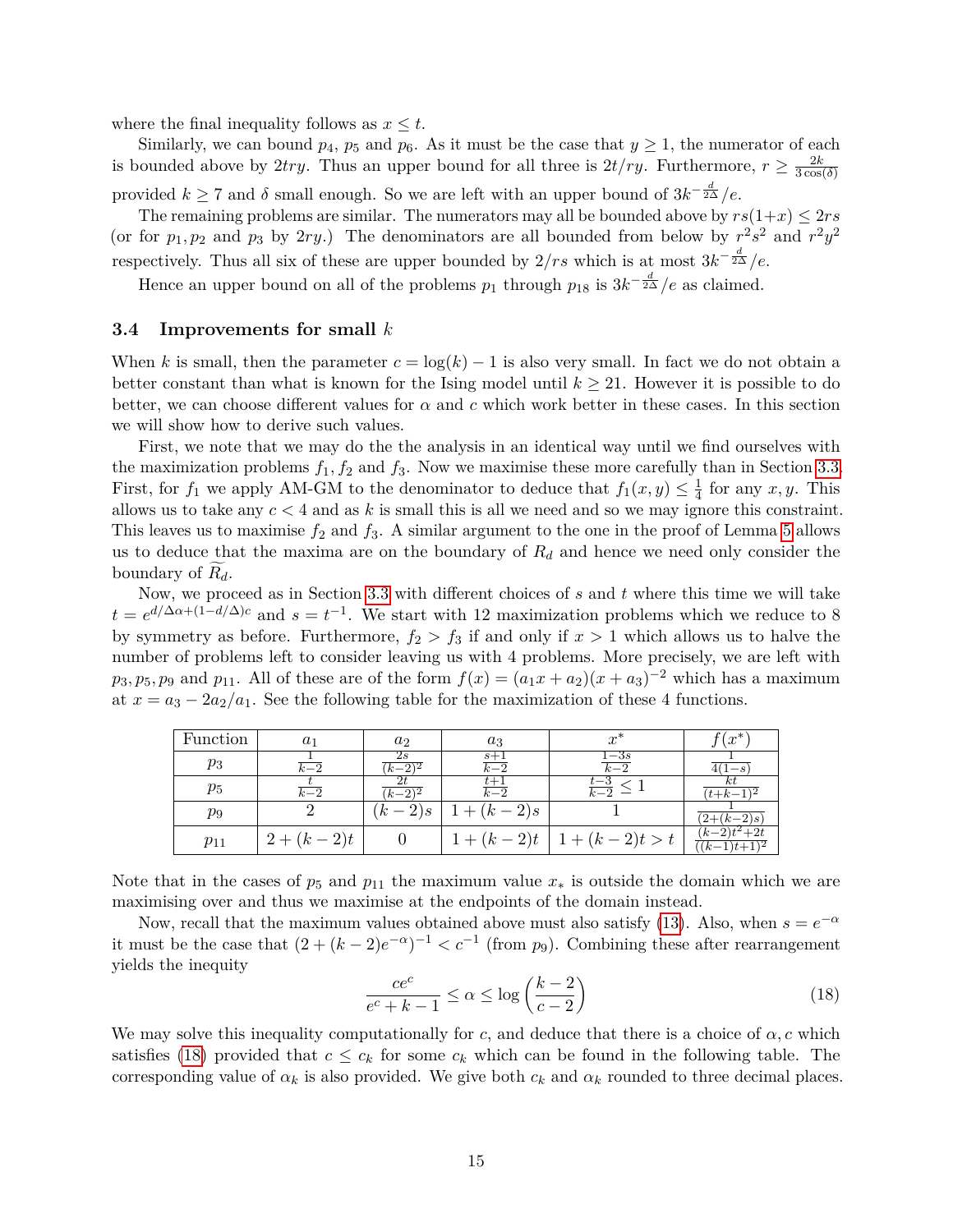| $k \parallel 3$                                                                            |  | 14 5 6 7 8 |  |  |  |
|--------------------------------------------------------------------------------------------|--|------------|--|--|--|
| $\alpha_k$   1.767   1.803   1.849   1.896   1.944   1.990   2.034   2.076   2.116   2.154 |  |            |  |  |  |
| $c_k$   2.171   2.330   2.472   2.600   2.716   2.820   2.916   3.003   3.084   3.160      |  |            |  |  |  |

Now, we check that these are indeed the maximum values. To do this, we first note that we have  $p_3 \leq 1/4$  and applying AM-GM to the denominator of the maximum for  $p_5$  yields a result which is smaller than the values from we obtained for the maximum of  $p_9$ . Finally, for  $p_{11}$ , the denominator is at least  $(k-1)(k-2)t^2 + 2t(k-1)$ . Thus, after cancellations we are left with  $p_{11} \le 1/(k-1)$ which suffices for  $k \geq 4$ . For  $k = 3$  we can easily check that  $(t^2 + 2t)(2t + 1)^{-2}$  is maximised when  $t = 1$  and hence is certainly at most  $1/3 < 1/2.17$ .

Recall when computing the maximum of *p*9, we took *s* as large as possible where one would expect that we should do the opposite to maximise *p*9. We now justify this choice. So recall that we must ensure  $d\theta p_9(x) \leq \Delta\theta/c$ . Furthermore, *s* may be considered as a function of *d* and as such is equal to  $\exp(-d/\Delta\alpha - (1 - d/\Delta)c)$ . Thus we must ensure that

$$
g(d) = \frac{dc/\Delta}{2 + (k - 2)s} \le 1.
$$

Writing  $\lambda$  for  $d/\Delta$  gives the following function with domain [0, 1]

$$
G(\lambda) = \frac{\lambda c}{2 + (k - 2)e^{-\lambda \alpha - (1 - \lambda)c}}
$$

*.*

Differentiating this with respect to  $\lambda$ , we see that either  $c - \alpha < 1$  and G is increasing on [0, 1] or there is a maximum with  $\lambda > 1$  which is not inside the domain. Thus, we maximise G at one of its boundary points and it is easy to see that  $\lambda = 1$  is the maximum point rather than  $\lambda = 0$  where  $G(\lambda) = 0.$ 

### <span id="page-16-0"></span>**4 Cluster expansion**

On the surface our proof of Theorem [4](#page-4-2) has a similar flavour to the polynomial interpolation method: we define a series expansion for  $\log Z(G; w)$ , show that it converges, and approximate  $Z(G; w)$  by computing the coefficients of a truncation of the series. Instead of working with a Taylor series and a zero-free region, we work with a different formal power series for log *Z* called the *cluster expansion* which expresses log *Z* as a sum of some weights over connected subgraphs of *G*. This technique was recently applied to approximating the partition functions of the Potts and random cluster models in [\[8\]](#page-24-4), where the *random cluster model* is random graph model from statistical physics that generalizes the Ising and Potts models, and percolation<sup>[2](#page-16-1)</sup>. To obtain the result we adapt a standard reduction to express our partition function  $Z(G; w)$  in terms of the random cluster model, and apply the method of [\[8\]](#page-24-4) which gives an approximation algorithm via the cluster expansion.

#### **4.1 The random cluster model**

The random cluster model, instead of counting graph labelings according to satisfied edges, counts connected subgraphs according to some weights. We adapt the standard reduction comparing the Potts model and random cluster model partition functions to our  $Z(G; w)$  for Unique Games instances.

<span id="page-16-1"></span><sup>&</sup>lt;sup>2</sup>Note the distinct uses of the term 'cluster' in 'cluster expansion' and 'random cluster model', though there is a common theme of connected subgraphs in both uses.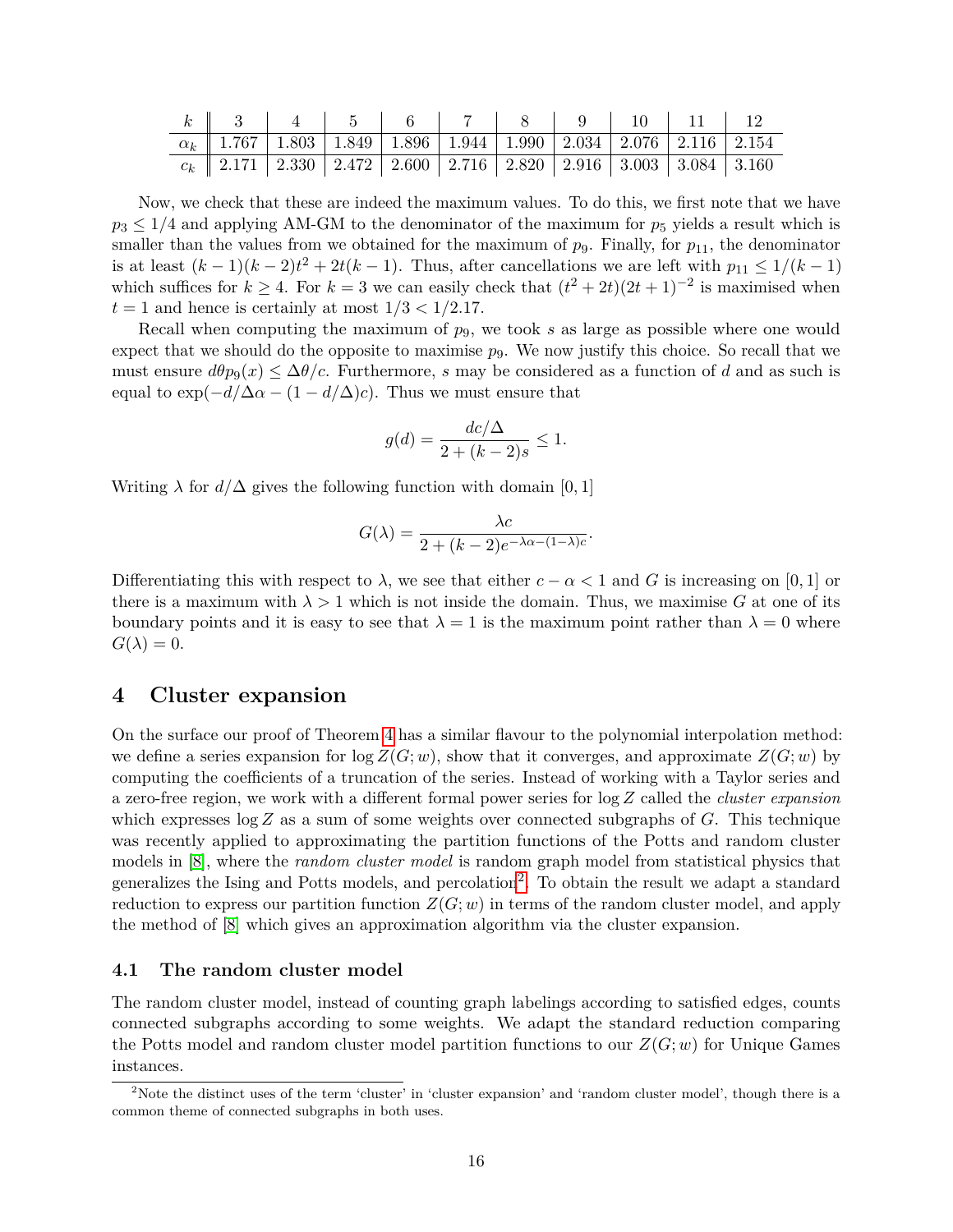We start by rewriting  $Z(G; w)$  for a given instance  $G = (V, E, \pi)$ . Let  $(V', E')$  be a connected component of *G*, so that *V*' is a nonempty subset of *V* and  $E' \subset E \cap {V' \choose 2}$  $\binom{1}{2}$ . We consider a singleton vertex  $\{u\}$  to comprise the connected component  $(\{u\}, \emptyset)$ . Define

$$
\text{sat}_{\pi}(V', E') := \sum_{\{x_u\}_{u \in V'} \in [k]^{V'}} \prod_{(u,v) \in E'} \mathbf{1} \{x_v = \pi_{uv}(x_u)\},
$$

where  $1\{P\} = 1$  if *P* is true, and 0 otherwise. In other words  $\text{sat}_{\pi}(V', F')$  counts the number of assignments of value 1 (perfectly satisfying assignments) of the Unique Games instance restricted to the subgraph  $(V', E')$ . The definition means that  $\text{sat}_{\pi}(\{u\}, \emptyset) = k$  as there are no constraints and the empty product is 1. Since we work with  $(V', E')$  connected, we also have

<span id="page-17-1"></span>
$$
0 \le \text{sat}_{\pi}(V', E') \le k \,,\tag{19}
$$

as given any starting color for an arbitrary first vertex  $u \in V'$ , there is at most one completion of the coloring to a perfectly satisfying assignment obtained by following the constraints out along the component from *u*.

We use the notation  $\mathcal{C}(V, F)$  for the set of connected components of the graph  $(V, F)$ , taken as pairs  $(V', E')$  with  $E' \subset F$ . The following lemma gives the reduction from  $Z(G; w)$  to the random cluster model partition function.

<span id="page-17-0"></span>**Lemma 7.** *Let*  $G = (V, E, \pi)$  *be a UG instance and*  $w \in \mathbb{C}$ *. Then* 

$$
Z(G; w) = \sum_{F \subseteq E} (w - 1)^{|F|} \prod_{(V', E') \in \mathcal{C}(V, F)} \text{sat}_{\pi}(V', E').
$$

*Proof.* This follows by writing  $w = 1 + (w - 1)$  and expanding the partition function:

$$
Z(G; w) = \sum_{\{x_u\}_{u \in V} \in [k]^V} \prod_{(u,v) \in E, \atop x_v = \pi_{uv}(x_u)} (1 + (w - 1))
$$
  
\n
$$
= \sum_{\{x_u\}_{u \in V} \in [k]^V} \prod_{(u,v) \in E} (1 + (w - 1) \mathbf{1} \{x_v = \pi_{uv}(x_u)\})
$$
  
\n
$$
= \sum_{\{x_u\}_{u \in V} \in [k]^V} \sum_{F \subset E} \prod_{(u,v) \in F} (w - 1) \mathbf{1} \{x_v = \pi_{uv}(x_u)\}
$$
  
\n
$$
= \sum_{F \subset E} (w - 1)^{|F|} \sum_{\{x_u\}_{u \in V} \in [k]^V} \prod_{(u,v) \in F} \mathbf{1} \{x_v = \pi_{uv}(x_u)\},
$$

where the second line follows from writing the product over all edges instead of just satisfied edges, the third line follows by expanding the product, writing *F* for the edges for which the term  $(w-1)$ **1** $\{x_v = \pi_{uv}(x_u)\}$  is taken, and the final line follows by interchanging the order of summation. Now if we break the final sum over color assignments and product over satisfied edges into a sum and product for each component  $(V', E')$  of  $(V, F)$ , and recall the definition of  $\text{sat}_{\pi}(V', E')$ , we obtain

$$
Z(G; w) = \sum_{F \subset E} (w - 1)^{|F|} \prod_{(V', E') \in \mathcal{C}(V, F)} \text{sat}_{\pi}(V', E') . \qquad \Box
$$

### **4.2 The cluster expansion**

We closely follow the notation and setup of [\[8,](#page-24-4) [17\]](#page-25-6). Given a UG instance  $G = (V, E, \pi)$ , define a *polymer*  $\gamma$  to be a connected subgraph of *G* with at least two vertices. A collection of polymers is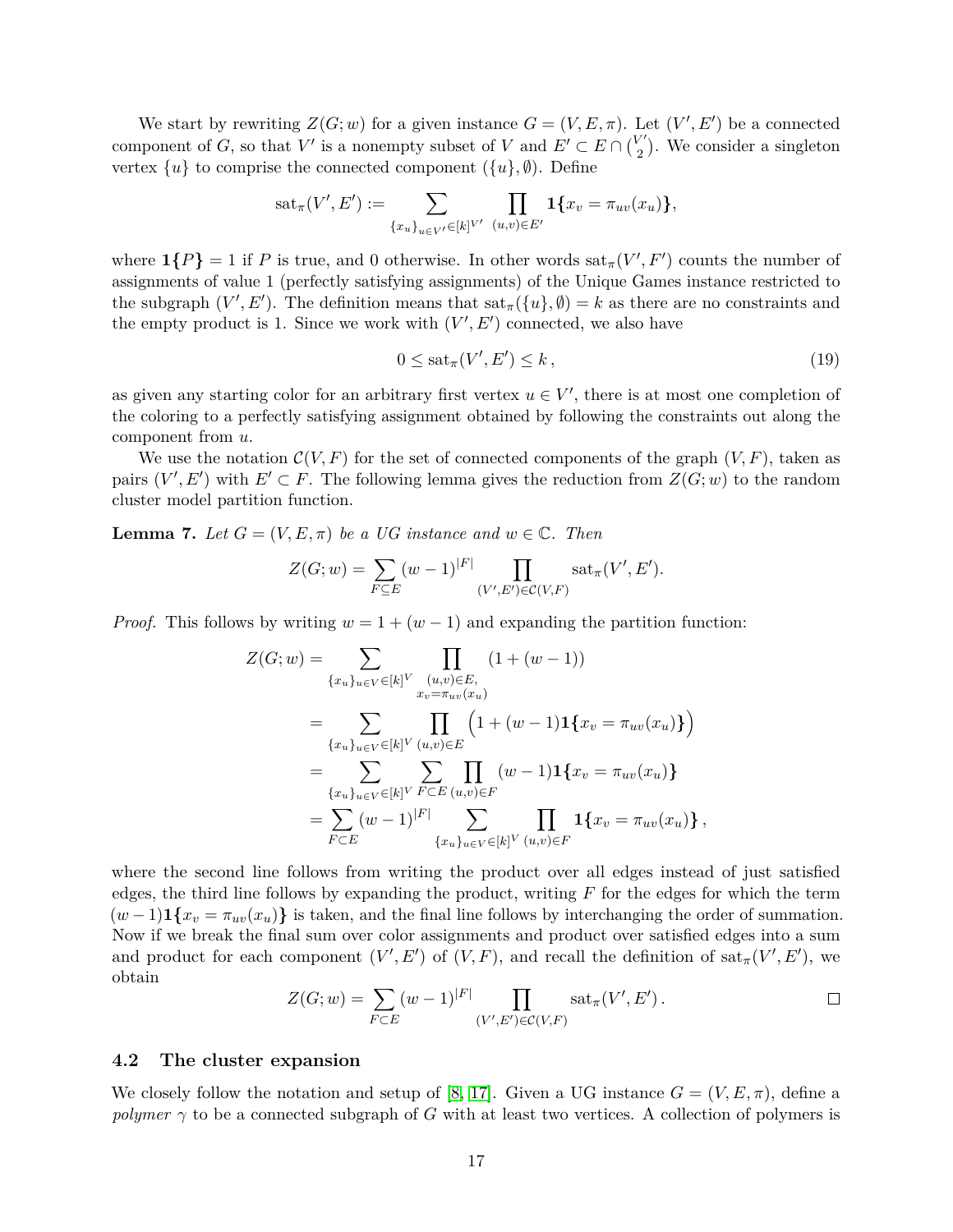*compatible* if the polymers contained in it are pairwise vertex disjoint. We define the incompatibility graph  $H_G$  on the collection of all polymers as follows: vertices of  $H_G$  are the polymers and two polymers are connected by an edge if they are not compatible (that is if they share a vertex). Write  $|\gamma| := |V(\gamma)|$ ,  $\|\gamma\| := |E(\gamma)|$ , and given  $w \in \mathbb{C}$ , define the *weight* of a polymer  $\gamma$  as

$$
w_{\gamma} := (w-1)^{||\gamma||} k^{-|\gamma|} \operatorname{sat}_{\pi}(\gamma) ,
$$

where we write  $\text{sat}_{\pi}(\gamma)$  for the more cumbersome  $\text{sat}_{\pi}(V(\gamma), E(\gamma))$ . Then by Lemma [7](#page-17-0) and the observation that for a single vertex *u* we have  $\text{sat}_{\pi}(\{u\}, \emptyset) = k$ , we have

$$
\Xi(G) := \sum_{\Gamma = \{\gamma_1, ..., \gamma_t\}} \prod_{i=1}^t w_{\gamma_i} = k^{-|V|} Z(G; w),
$$

where the sum is over all sets  $\Gamma$  of (pairwise) compatible polymers. Note that  $\Xi(G)$  is the multivariate independence polynomial of the compatibility graph *HG*.

The *cluster expansion* is the following formal power series for  $log \Xi(G)$ :

$$
\log \Xi(G) = \sum_{\substack{\Gamma \subset V(H_G) \\ H_G[\Gamma] \text{ connected}}} \phi(\Gamma) \prod_{\gamma \in \Gamma} w_{\gamma},\tag{20}
$$

where  $\phi(\Gamma)$  is the *Ursell function* of the graph  $H_G[\Gamma] = (\Gamma, F)$ , defined as

$$
\phi(\Gamma) := \frac{1}{|\Gamma|!} \sum_{\substack{A \subseteq F \\ (\Gamma, A) \text{ connected}}} (-1)^{|A|}.
$$

For  $\Gamma \subset V(H_G)$ , let  $\|\Gamma\|$  be given by  $\|\Gamma\| := \sum_{\gamma \in \Gamma} \|\gamma\|$ , and define the truncated cluster expansion as follows

$$
T_m := \sum_{\substack{\Gamma \subset V(H_G), \|\Gamma\| < m \\ H_G[\Gamma] \text{connected}}} \phi(\Gamma) \prod_{\gamma \in \Gamma} w_{\gamma} \,. \tag{21}
$$

With the definitions and a reduction to the right partition function in place, we can now state the conditons of [\[8\]](#page-24-4) that imply the cluster expansion converges and gives an approximation guarantee.

<span id="page-18-0"></span>**Lemma 8** (Borgs et al. [\[8\]](#page-24-4))**.** *Suppose that polymers are connected subgraphs of a graph G of maximum degree*  $\Delta$  *on n vertices. Suppose further that for some*  $b > 0$  *and all polymers*  $\gamma$  *the following hold:*

<span id="page-18-3"></span><span id="page-18-2"></span>
$$
\|\gamma\| \ge b|\gamma| \,,\ and \tag{22}
$$

$$
|w_{\gamma}| \le e^{-\left(\frac{3\log\Delta}{b} + 3\right) \|\gamma\|}.
$$
\n<sup>(23)</sup>

*Then the cluster expansion converges absolutely and for any*  $m \in \mathbb{N}$ ,  $|T_m - \log \Xi(G)| \leq ne^{-3m}$ .

<span id="page-18-1"></span>To prove Theorem [4](#page-4-2) we simply check that these conditions hold, which we state as a lemma below. **Lemma 9.** Let  $\Delta \in \mathbb{N}_{\geq 16}$ , let  $C = e^{-9-2\log \Delta}$ , and let  $\zeta = 8\sqrt{1/\Delta}$ . Then if  $k \geq C^{-2\Delta/\zeta}$  and  $1 \leq w \leq e^{(2-\zeta)\log(k)/\Delta}$ , Lemma [8](#page-18-0) holds for UG(k) instances G of maximum degree  $\Delta$ .

*Proof of Lemma [9.](#page-18-1)* We proceed in a manner inspired by [\[8,](#page-24-4) Theorem 2.4]. First observe that for [\(22\)](#page-18-2) we can take  $b = 1/2$  since polymers are connected and have size at least 2. We next check [\(23\)](#page-18-3) with  $b = 1/2$ , showing that the conditions  $k \geq C^{-2\Delta/\zeta}$  and  $1 \leq w \leq e^{(2-\zeta)\log(k)/\Delta}$  give

<span id="page-18-4"></span>
$$
|w_{\gamma}| \le C^{\|\gamma\|} \tag{24}
$$

We verify [\(24\)](#page-18-4) in three cases according to the value of  $s = ||\gamma||$ . We also recall the bound [\(19\)](#page-17-1).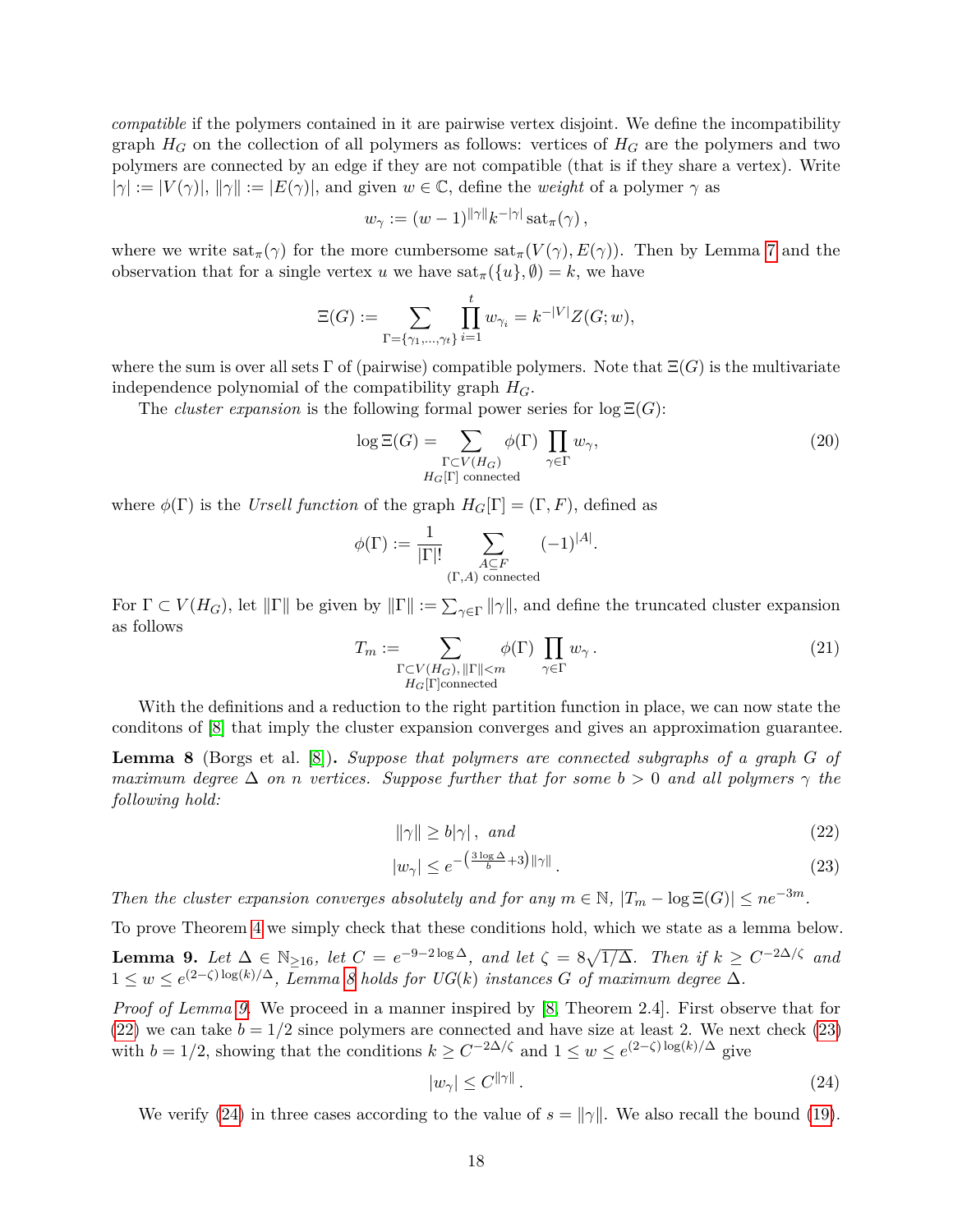Case 1:  $s > 2\Delta/\zeta$ . We use that  $|\gamma| \geq 2||\gamma||/\Delta$ . Then

$$
|w_{\gamma}| = k^{-|\gamma|} (w - 1)^{||\gamma||} \operatorname{sat}_{\pi}(\gamma) \le k^{-|\gamma|} k(w - 1)^{||\gamma||} \le k^{-||\gamma||/(2\Delta)} k(w - 1)^{||\gamma||}
$$
  

$$
\le k^{-s/2\Delta} k k^{s(2-\zeta)/\Delta} \le k^{1-s\zeta/\Delta} \le k^{-s\zeta/(2\Delta)},
$$

which is bounded by  $C^{-s}$  since  $k \geq C^{-2\Delta/\zeta}$ .

Case 2:  $\Delta < s \leq 2\Delta/\zeta$ . We use that fact that  $\|\gamma\| \leq {\frac{\gamma}{2}}$  $\gamma$ <sup>1</sup>) and thus  $\sqrt{2s} < |\gamma|$ . Then

$$
|w_\gamma| \leq kk^{(2-\zeta)s/\Delta}k^{-\sqrt{2s}} = k^{1+(2-\zeta)s/\Delta-\sqrt{2s}}.
$$

Looking at the exponent of *k* we see by our assumptions on *s* that

$$
1 + (2 - \zeta)s/\Delta - \sqrt{2s} \le 1 + 4/\zeta - \sqrt{2\Delta} \le 1 - \sqrt{\Delta}/2 \le -1
$$

for  $\Delta$  large enough (i.e  $\Delta \geq 16$  suffices). So since  $k \geq C^{-2\Delta/\zeta}$  we are in business.

Case 3:  $1 \leq s \leq \Delta$ . If  $|\gamma| = 2$  we have  $s = 1$  and therefore

$$
w_{\gamma}| \leq k^{-1}k^{(2-\zeta)/\Delta} \leq k^{-1/2}
$$

provided  $\Delta \geq 4$ . If  $|\gamma| \geq 3$  we have

$$
|w_{\gamma}| \le k^{-2}k^{(2-\zeta)} = k^{-\zeta}.
$$

So since  $k \geq C^{-2\Delta/\zeta}$  the required bound holds.

This finishes the proof.

We deduce the following runtime guarantees from our setup and the analyses of [\[17,](#page-25-6) [26\]](#page-25-4). The truncated series  $T_m$  can be computed in time  $e^{O(\Delta m + \log n)}$  given an enumeration of all polymers on fewer than *m* edges and their weights (see [\[17\]](#page-25-6)). We can enumerate the polymers in time  $O(n^2m^7(e\Delta)^{2m})$  as they are connected subgraphs of a graph of maximum degree  $\Delta$  (see [\[26\]](#page-25-4)), and compute each weight in time  $O(km)$  as all perfectly satisfying assignments on a connected graph are found by following each of the *k* assignments of an initial vertex and propagating along constraints. To get an approximation of the form  $e^{-\alpha} \leq Z(G; w^*)/\xi \leq e^{\alpha}$  we take  $m = \log(n/\alpha)/3$  which means the entire computation of  $\xi$  can be done in time

$$
e^{O(\Delta m + \log n)} + O(km^8n^2(e\Delta)^{2m}) = kn^{O(1)}(n/\alpha)^{O(\Delta)}
$$

*.*

We see that the number of colours needed to make the lemma work is of the order  $\Delta^{O(\Delta^{3/2})}$ . It would be interesting to get a better dependence on  $\Delta$ .

## <span id="page-19-0"></span>**5 Conclusions**

Lemma [1](#page-4-1) shows that a hypothetical polynomial-time algorithm for computing  $Z(G; w)$  exactly when

$$
\log w = \frac{2}{1 - \varepsilon - \delta} \frac{\log k}{\Delta}
$$

would refute the UGC. This problem is likely  $\#P$  hard so we resort to approximation, which we can only do for some range of *w*. In Theorem [5](#page-5-0) we have  $\log w = (1 - o(1)) \log(k)/\Delta$  when *k* is small enough that  $\log k = o(\Delta)$ , and in Theorem [4](#page-4-2) we have  $\log w = (2 - o(1)) \log(k)/\Delta$  when *k* is larger than some  $\Delta^{poly}(\Delta)$ . This means we must increase f from  $k^{-1}$  to solve any CUG problems, and the size of *w* in these results is what gives the bound on *f* in Theorems [1](#page-2-1) and [2.](#page-2-0) It is therefore important to determine the threshold  $f^*$  such that  $\text{CUG}(f)$  is equivalent to UG when  $f \leq f^*$ . Trivially we have  $k^{-1} \leq f^* \leq 1$ , but if one could show e.g. that  $f^* \geq k^{2\theta-1}$  then Theorem [2](#page-2-0) would mean the Unique Games problem is in P for bounded-degree graphs when *k* is large enough and  $\varepsilon + \delta < \theta$ .

 $\Box$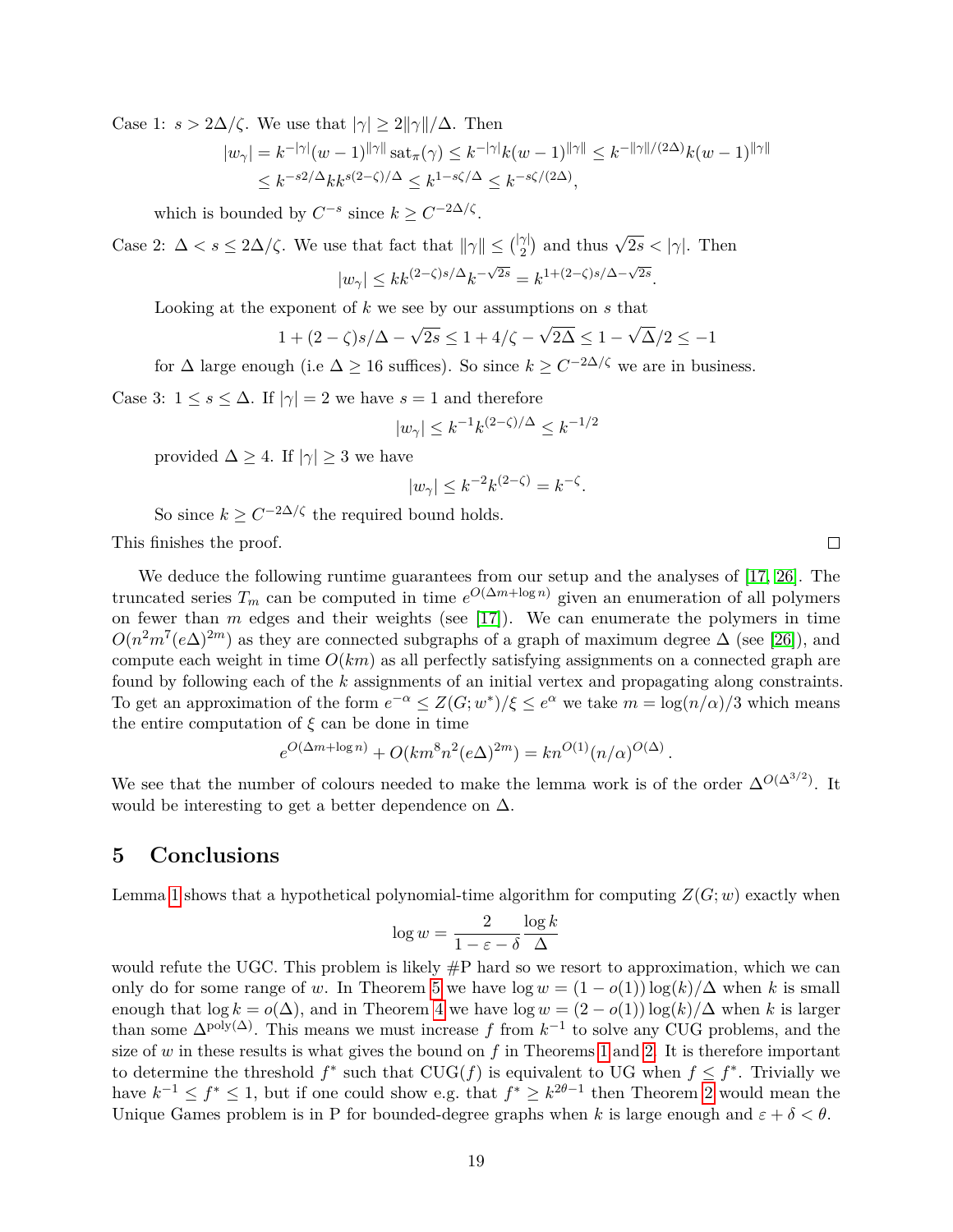#### **5.1 Phase transitions**

In this subsection we focus on the ferromagnetic Potts model, which is the special case of our partition function  $Z(G; w)$  when the constraints on each edge are the identity permutation and we take  $w \geq 1$ . The behaviour of the Potts model on bounded-degree graphs is strongly related to the *phases* of the model on the infinite  $\Delta$ -regular tree  $\mathbb{T}_{\Delta}$ . We will not define precisely what we mean by a phase or a phase transition here, but as the parameter *w* varies, the behaviour of the model undergoes certain changes that seem to affect both zeros of the partition function and the dynamics of associated Markov chains. HÃďggstrÃűm [\[16\]](#page-24-12) showed that the *uniqueness phase transition* on  $\mathbb{T}_{\Delta}$  occurs at  $w = w_u(k, \Delta)$ , the unique value of *w* for which the polynomial

<span id="page-20-0"></span>
$$
(k-1)x^{\Delta} + (2-w-k)x^{\Delta-1} + wx - 1
$$
\n(25)

*.*

has a double root in (0*,* 1). There is a further *ordered/disordered phase transition* (see [\[14\]](#page-24-13)) at

$$
w_o(k, \Delta) := \frac{k-2}{(k-1)^{1-2/\Delta} - 1}
$$

Below we relate the values of *w* found in Theorems [4](#page-4-2) and [5](#page-5-0) to these phase transitions.

#### **5.2 Potential barriers to improving Theorem [1](#page-2-1)**

To strengthen Theorem [1](#page-2-1) to a result that would refute the UGC, we need roughly a factor two improvement in the leading constant in  $\log w^* \sim \log(k)/\Delta$  as  $k \to \infty$  (provided  $\log k = o(\Delta)$ ) from Theorem [5,](#page-5-0) but there are reasons to believe it may be hard to make such an improvement.

The authors of [\[7\]](#page-24-14) analysed a natural Markov chain known as the *Glauber dynamics* which walks the set of possible colorings of a graph *G*, and when this mixes rapidly we expect an efficient, randomised approximation algorithm for the Potts model partition function to follow. They showed for the Potts model that Glauber dynamics mixes rapidly on graphs of maximum degree  $\Delta$  when

$$
\log w \le (1 + o(1)) \frac{\log k}{\Delta - 1},
$$

as  $k \to \infty$ , and that on almost all  $\Delta$ -regular graphs (for  $\Delta \geq 3$ ), Glauber dynamics mixes slowly when *w* is just a little larger, satisfying

$$
\log w > (1 + o(1)) \frac{\log k}{\Delta - 1 - \frac{1}{\Delta - 1}} \, .
$$

These bounds sandwich the phase transition point  $w_u$ ; they also showed that as  $k \to \infty$ ,

$$
\log w_u = \frac{\log k}{\Delta - 1} + O(1).
$$

Thus it appears that  $w_u$  is a barrier for approximating  $Z(G; w)$  via Glauber dynamics.

Similarly, we expect that *w<sup>u</sup>* is a barrier for the zero-free region. Underpinning Lemma [2](#page-6-3) is a complex dynamical system (see [\[28\]](#page-25-13) for a treatment of the case  $k = 2$ ), and equation [\(25\)](#page-20-0) appears in the analysis of this system. Essentially, the behaviour of a fixed point in the complex dynamics changes at  $w = w_u$  in a way which means it is reasonable to expect zeros of  $Z(G; w)$  to accumulate near  $w_u$  for some G with maximum degree  $\Delta$ . Thus we suspect that the method cannot work for  $w > w_u$ .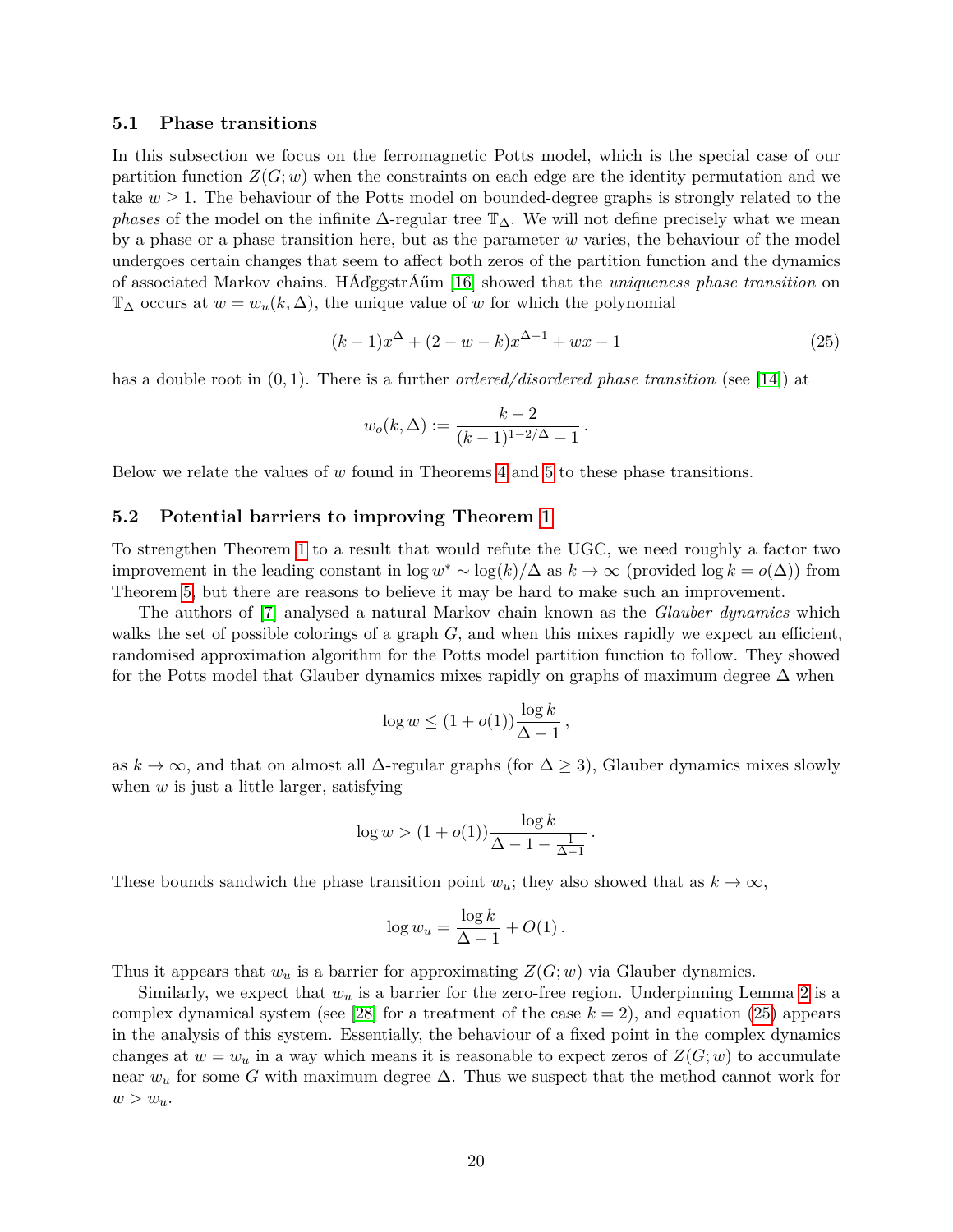#### **5.3 Potential barriers to improving Theorem [2](#page-2-0)**

There are several regimes of interest for the algorithm in Theorem [4](#page-4-2) that gives Theorem [2.](#page-2-0) When we apply Theorem [4](#page-4-2) to solve CUG problems, we only need an approximation with  $\alpha = Cn$  for constant *C* in which case the running time is bounded by  $kn^{O(1)}e^{O(\Delta)}$ . Recall that we also need  $k \geq \Delta^{O(\Delta^{3/2})}$ , and hence when  $\Delta$  and  $k$  do not grow too fast with  $n$ , the running time is sub-exponential in *n*. For the hypercube with  $\Delta = \log n$  and with *k* as small as the result allows, the algorithm is quasi-polynomial. In the case where  $\Delta$  is constant, to get an approximation as accurate as  $\alpha$  being constant the running time of the algorithm is polynomial in *n*. It is interesting to compare this with a paper of Galanis et al. [\[14\]](#page-24-13) who show that it is  $\# \text{BIS-hard to approximate the partition function}$ of the Potts model with *k* colours on graphs of maximum degree  $\Delta$  when  $w > w_o$ . With  $\zeta = 8/\sqrt{\Delta}$ , if we take  $k = k_0 = \exp((18\Delta + 4\Delta \log \Delta)/\zeta)$  $k = k_0 = \exp((18\Delta + 4\Delta \log \Delta)/\zeta)$  $k = k_0 = \exp((18\Delta + 4\Delta \log \Delta)/\zeta)$ , then Theorem 4 shows that we can approximate the Potts model partition function on graphs of maximum degree at most  $\Delta$  with  $w = k_0^{(2-\zeta)/\Delta}$  $0^{(2-\zeta)/\Delta}$ . A quick calculation shows that, as  $\Delta \to \infty$  (and hence  $k \to \infty$ ),  $w_o(k_0, \Delta) \sim k_0^{2/\Delta}$  $_0^{2/\Delta}$ . We conclude that if one assumes that there are no efficient algorithms for approximating #BIS-hard problems, Theorem [4](#page-4-2) is very close to optimal in this regime.

### **6 Acknowledgements**

Part of this work was done while E. Davies, A. Kolla, and G. Regts were visiting the Simons Institute for the Theory of Computing. Part of this work was done while M. Coulson was visiting V. Patel and G. Regts at the University of Amsterdam. This visit was funded by a Universitas 21 Travel Grant from the University of Birmingham. M. Coulson was supported by the Spanish Ministerio de EconomÃŋa y Competitividad project MTM2017–82166–P and an FPI Predoctoral Fellowship from the Spanish Ministerio de EconomÃŋa y Competitividad with reference PRE2018–083621. V. Patel is partially supported by the Netherlands Organisation for Scientific Research (NWO) through Gravitation-grant NETWORKS-024.002.003. We would like to thank Tyler Helmuth for insightful discussions.

### <span id="page-21-0"></span>**A Details for the proof of Theorem [3](#page-4-0)**

What follows is a rather precise description of results developed by Barvinok in [\[4,](#page-24-3) [5\]](#page-24-11), lightly specialised to our application and notation.

<span id="page-21-3"></span>**Definition 4.** Let  $f: \mathbb{C} \to \mathbb{C}$  be any function, and  $m \geq 0$ . Then we define the *degree-m Taylor polynomial of f about zero*,  $T_m(f)$ , as the polynomial in *z* given by

$$
T_m(f)(z) := f(0) + \sum_{k=1}^m \frac{f^{(k)}(0)}{k!} z^k.
$$

<span id="page-21-1"></span>**Lemma 10** (see [\[4,](#page-24-3) Lemma 2.2.1] or [\[5,](#page-24-11) Lemma 2.1]). Let  $g : \hat{\mathbb{C}} \to \hat{\mathbb{C}}$  be a polynomial of degree at *most N, and for*  $\beta > 1$  *suppose that*  $g(z) \neq 0$  *for*  $|z| < \beta$ *.* 

*Then given a choice of branch for*  $f(z) = \log g(z)$  *where*  $|z| < \beta$ *, we have* 

$$
|f(1) - T_m(f)(1)| \leq \frac{N}{(m+1)\beta^m(\beta-1)}.
$$

<span id="page-21-2"></span>**Corollary 1** (cf. [\[5,](#page-24-11) Corollary 2.2]). For any  $c > 0$  there exists  $c' > 0$  such that the following holds. *Suppose that the conditions of Lemma* [10](#page-21-1) *hold, and in addition that*  $\beta \leq 1 + c$ *.*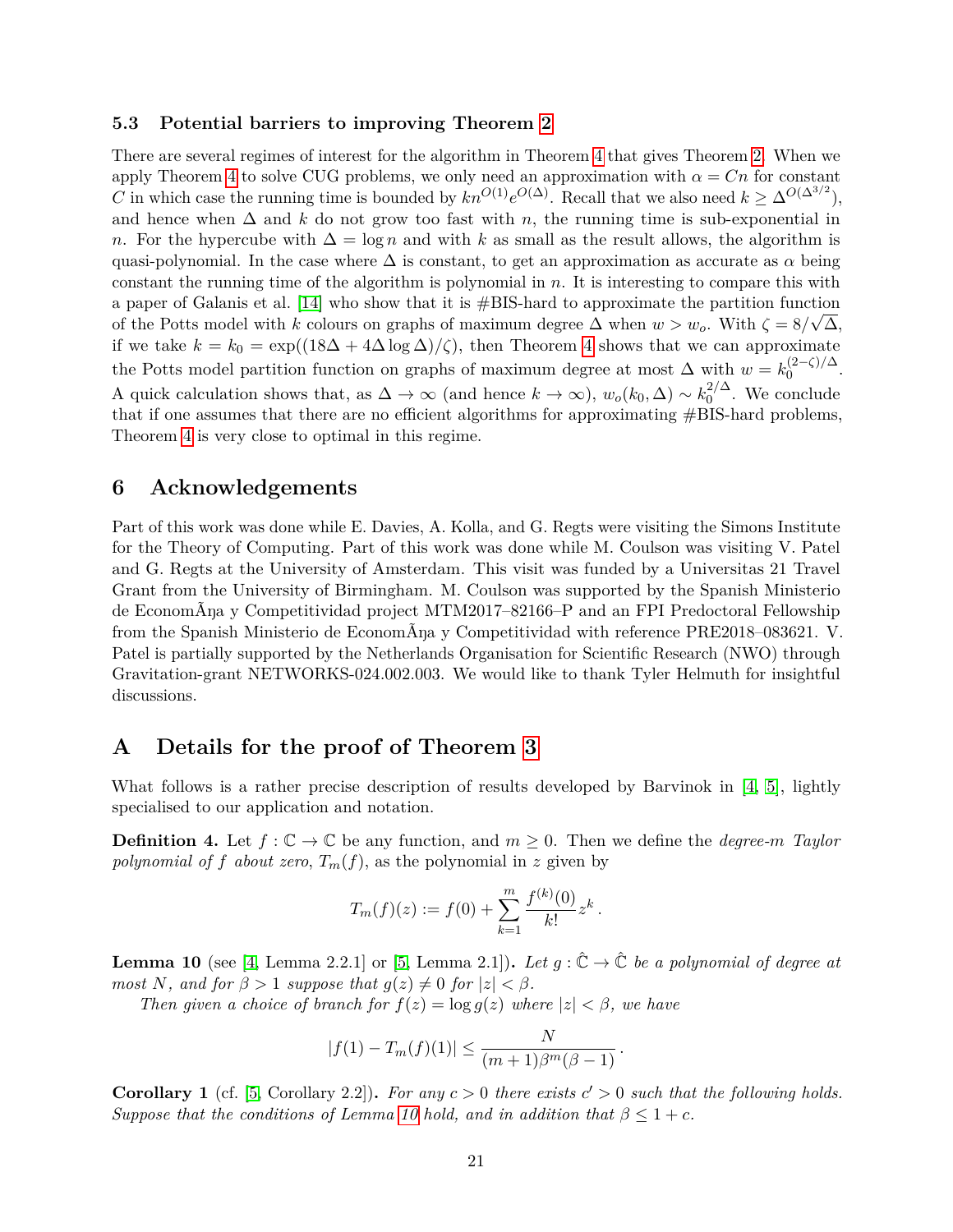*Then for any*  $0 < \alpha < N/e$ *, and for any* 

$$
m \ge \frac{c'}{\beta - 1} \log\left(\frac{N}{\alpha}\right) ,
$$

*we have*  $|f(1) - T_m(f)(1)| \leq \alpha$ *.* 

The only differences from [\[5,](#page-24-11) Corollary 2.2] are the relaxation of the assumption  $\alpha < 1$  to  $\alpha \leq N/e$ , the additional assumption that  $\beta$  is close to 1, and a more precise analysis of *m*. In fact one can take  $c' = c/\log(1 + c)$ .

*Proof.* By Lemma [10,](#page-21-1) we are done if

$$
\frac{N}{(m+1)\beta^m(\beta-1)} \le \alpha
$$

for *m* as in the statement of the corollary. This holds if and only if

$$
(m+1)\beta^{m+1} \ge \frac{N}{\alpha} \frac{\beta}{\beta - 1} \Longleftrightarrow (m+1)\log \beta \ge W\left(\frac{N}{\alpha} \frac{\beta \log \beta}{\beta - 1}\right),
$$

where  $W$  is the upper real branch of the Lambert  $W$ -function, see [\[10\]](#page-24-15). We take this branch because  $\beta > 1$  so  $(m + 1) \log \beta > 0$ . Since *W* is increasing and  $\frac{\log \beta}{\beta - 1} < 1$ , this is implied by

$$
m+1 \ge \frac{W(N\beta/\alpha)}{\log \beta}.
$$

Now we have  $\log x \ge W(x)$  for all  $x \ge e$ , so since  $\beta > 1$  and  $N/\alpha \ge e$  this is implied by

$$
m+1 \ge \frac{\log(N\beta/\alpha)}{\log \beta} = \frac{\log(N/\alpha)}{\log \beta} + 1.
$$

Then it suffices to take  $m \geq \log(N/\alpha)/\log \beta$ . But since  $\log \beta \sim \beta - 1$  as  $\beta \to 1$  and  $\beta < 1 + c$ , we can find *c*' depending only on *c* such that  $c' \log \beta \geq \beta - 1$ . Then it suffices to take

$$
m \ge \frac{c'}{\beta - 1} \log \left( \frac{N}{\alpha} \right) \qquad \qquad \Box
$$

Corollary [1](#page-21-2) tells us how many terms of a Taylor expansion of log *g* we need to get an additive error of at most  $\alpha$ , under the condition that *g* has no roots in the disc  $\{z \in \mathbb{C} : |z| < \beta\}$ . We want to work with a zero-free region of the form  $\mathcal{N}([0,1], \eta)$ , the open set containing a ball of radius *η* around each point in [0*,* 1]. Barvinok [\[4,](#page-24-3) [5\]](#page-24-11) also gives constructions that perform well for this situation which we reproduce below.

<span id="page-22-0"></span>**Lemma 11** ([\[4,](#page-24-3) Lemma 2.2.3]). For  $0 < \rho < 1$  there is a polynomial p of degree

$$
N_{\rho} := \left\lfloor \left(1 + \frac{1}{\rho}\right) e^{1 + \frac{1}{\rho}} \right\rfloor \ge 14
$$

*such that*  $p(0) = 0$ *,*  $p(1) = 1$ *, and* 

$$
-\rho \le \Re \, p(z) \le 1 + 2\rho \quad \text{and} \quad |\Im \, p(z)| \le 2\rho
$$

*for all z such that*  $|z| \leq \beta(\rho)$  *where* 

$$
\beta_{\rho} := \frac{1 - e^{-1 - \frac{1}{\rho}}}{1 - e^{-\frac{1}{\rho}}} > 1.
$$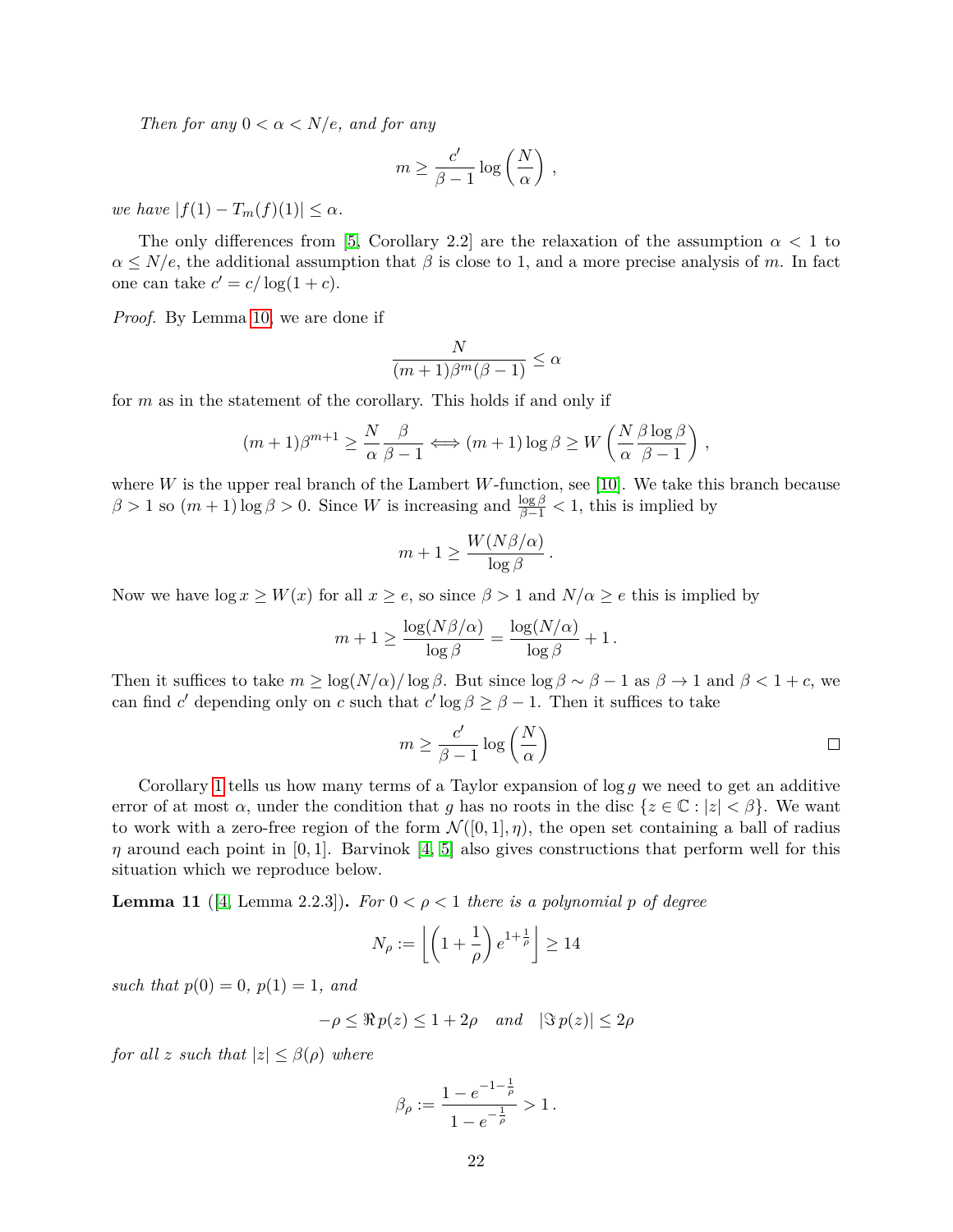<span id="page-23-0"></span>**Corollary 2** (cf. [\[5,](#page-24-11) Theorem 1.6]). *Suppose that*  $0 < \eta < 1$ *, and g is a polynomial of degree* N *such that*  $g(z) \neq 0$  *for all*  $z \in \mathcal{N}([0,1], \eta)$ *. Then given any*  $0 < \alpha < N e^{6/\eta - 1}$ *, it suffices to compute the first*

$$
m = e^{6/\eta} \log \left( \frac{N e^{6/\eta}}{\alpha} \right)
$$

*coefficients of q to obtain a number*  $\xi$  *satisfying*  $|\log q(1) - \xi| \leq \varepsilon$ *.* 

*Proof.* Let  $\rho = \eta/\sqrt{8}$  and  $\beta_{\rho}, N_{\rho}$  be given by Lemma [11.](#page-22-0) Then since  $\eta < 1$ , we note that

$$
N_{\rho} \le e^{6/\eta}
$$
 and  $\beta_{\rho} \ge 1 + \frac{1}{2e^{\frac{1}{\rho}}} \ge 1 + e^{-4/\eta}$ .

Now the polynomial *p* as in Lemma [11](#page-22-0) maps  $\{z \in \mathbb{C} : |z| \leq \beta_o\}$  into  $\mathcal{N}([0,1], \eta)$ , so the polynomial  $g \circ p(z)$  is a degree  $NN_\rho \leq Ne^{6/\eta}$  polynomial which is nonzero for all  $z \in \mathbb{C}$  such that  $|z| \leq 1 + e^{-4/\eta}$ .

We now apply Corollary [1](#page-21-2) to  $g \circ p$ . With  $f(z) = \log(g \circ p(z))$  we have  $f(1) = \log g(1)$  since  $p(1) = 1$ , and so the Taylor polynomial  $T_m(1)$  (as defined in Definition [4\)](#page-21-3) for this *f* is the quantity we want for *ξ*. More precisely, as described in [\[4,](#page-24-3) Section 2.2.2], to compute  $T_m(\log g \circ p)$  at  $z = 0$ it suffices to compute  $T_m(g \circ p)$ . In turn, to compute  $T_m(g \circ p)$  it suffices to compute  $T_m(g)$  and the truncation  $p_m$  of  $p$  obtained by deleting all monomials of degree higher than  $m$ , and then the composition of polynomials  $T_m(g) \circ p_m$ . The final step is to truncate  $T_m(g) \circ p_m$  to be degree m, and to obtain  $\xi$  by evaluating this polynomial at  $z = 1$ . This can be done in time  $O(m)$ , and by Corollary [1](#page-21-2) applied to  $q \circ p$ , when we have

$$
m \ge e^{6/\eta} \log \left( \frac{N e^{6/\eta}}{\alpha} \right),
$$

and  $\alpha < Ne^{6/\eta-1}$ , we have the desired  $|\log g(1) - \xi| \leq \alpha$ .

We know now how many coefficients are needed for an approximation to a polynomial. For the complexity of computing these coefficients we refer to Patel and Regts [\[26,](#page-25-4) [27\]](#page-25-14). Our partition function  $Z(G; w)$  is an edge-coloured BIGCP in the sense of Patel and Regts' definition in [\[27\]](#page-25-14). *Z*(*G*; *w*) has degree at most  $\Delta n/2$  with BIGCP parameters  $\alpha = 2$  and  $\beta_i = O(k^i)$  according to [\[26,](#page-25-4) Section 6]. Then by [\[27,](#page-25-14) Theorem 2.1] there is a deterministic algorithm to compute the first *m* coefficients of *Z* in time √

$$
\tilde{O}(n(4e\Delta\sqrt{k})^{2m}),
$$

where  $\tilde{O}$  means that we omit factors polynomial in  $m$ .

To prove Theorem [3](#page-4-0) we want an approximation for  $\log Z(G; w)$  with error  $\alpha = Cn$ , and we have a zero-free region surrounding  $[1, w^*]$  with  $w^* = 1 + (\log k - 1)\Delta$  at distance  $\eta = \omega(1/(\Delta \log k))$ . Then we can transform *Z* into a polynomial with zero-free region around [0, 1] of distance  $\eta/(w^* - 1)$  $\omega(1/(\log k)^2)$ , so we need

$$
C \le \frac{2}{e\Delta} e^{O(\log^2 k)},
$$

and

$$
m = e^{O(\log^2 k)} \log \left( \frac{\Delta}{2C} e^{O(\log^2 k)} \right),
$$

according to Corollary [2.](#page-23-0)

Then we have a running time of

$$
\tilde{O}(n(4e\Delta\sqrt{k})^{2m}) = n \exp\left(e^{O(\log^2 k)} \log\left(\frac{\Delta}{C}e^{O(\log^2 k)}\right) \log(\Delta\sqrt{k})\right).
$$

 $\Box$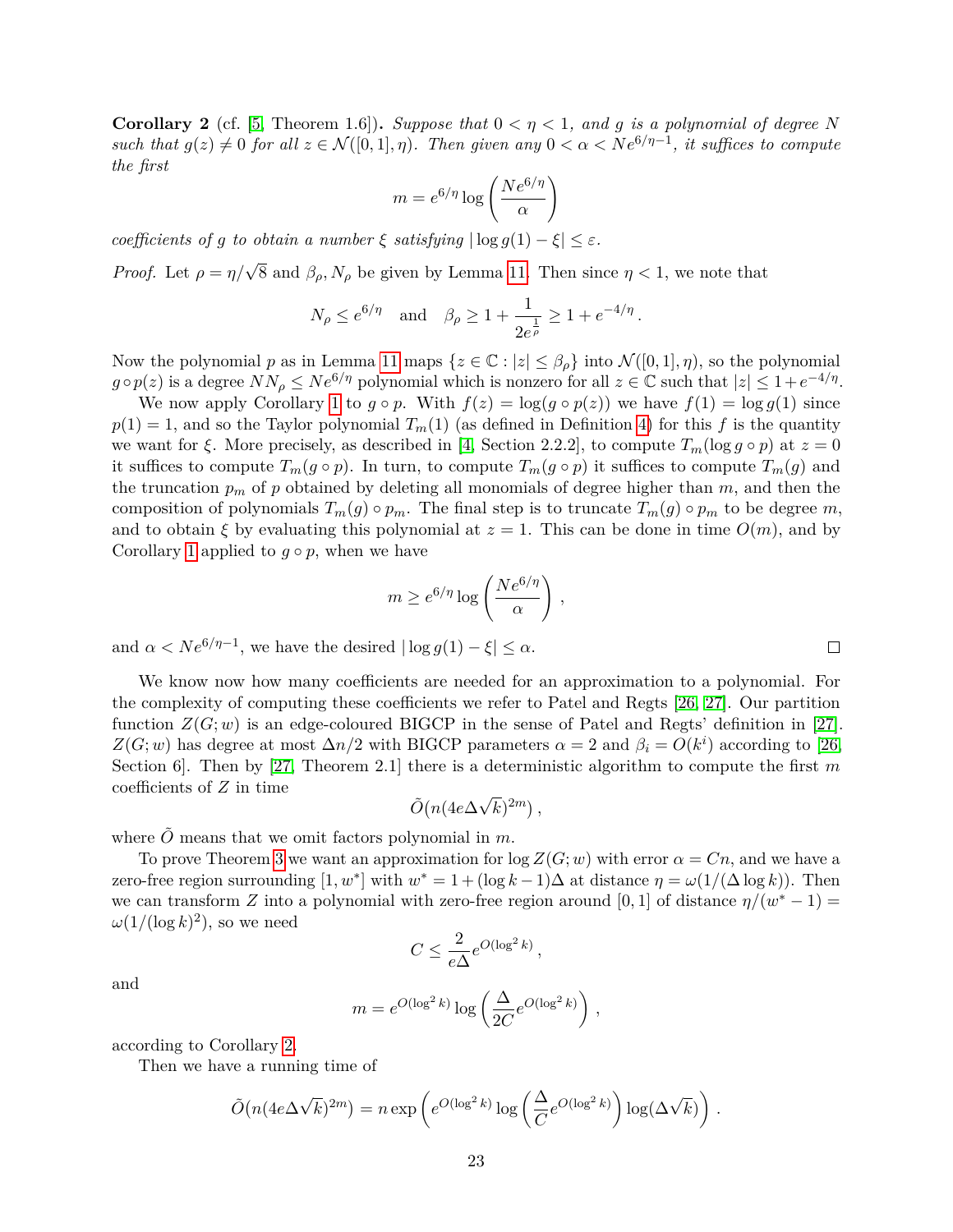# **References**

- <span id="page-24-10"></span>[1] S. Arora, B. Barak, and D. Steurer. Subexponential algorithms for unique games and related problems. In *FOCS*, pages 563–572. IEEE Computer Society, 2010. doi[:10.1109/FOCS.2010.59.](https://dx.doi.org/10.1109/FOCS.2010.59)
- <span id="page-24-9"></span>[2] S. Arora, R. Impagliazzo, W. Matthews, and D. Steurer. Improved algorithms for unique games via divide and conquer. *Electronic Colloquium on Computational Complexity (ECCC)*, 17:41, 2010. url:<https://eccc.weizmann.ac.il/report/2010/041/>.
- <span id="page-24-8"></span>[3] S. Arora, S. Khot, A. Kolla, D. Steurer, M. Tulsiani, and N. K. Vishnoi. Unique games on expanding constraint graphs are easy: extended abstract. In *STOC*, pages 21–28. ACM, 2008. doi[:10.1145/1374376.1374380.](https://dx.doi.org/10.1145/1374376.1374380)
- <span id="page-24-3"></span>[4] A. Barvinok. Combinatorics and complexity of partition functions. *Algorithms and Combinatorics*, 2016. DOI[:10.1007/978-3-319-51829-9.](https://dx.doi.org/10.1007/978-3-319-51829-9)
- <span id="page-24-11"></span>[5] A. Barvinok. Approximating real-rooted and stable polynomials, with combinatorial applications. 2018, [arXiv:1806.07404.](https://arxiv.org/abs/1806.07404)
- <span id="page-24-5"></span>[6] F. Bencs, E. Davies, V. Patel, and G. Regts. On zero-free regions for the anti-ferromagnetic Potts model on bounded-degree graphs. 2018, [arXiv:1812.07532.](https://arxiv.org/abs/1812.07532)
- <span id="page-24-14"></span>[7] M. Bordewich, C. S. Greenhill, and V. Patel. Mixing of the Glauber dynamics for the ferromagnetic Potts model. *Random Struct. Algorithms*, 48(1):21–52, 2016. doi[:10.1002/RSA.20569.](https://dx.doi.org/10.1002/RSA.20569)
- <span id="page-24-4"></span>[8] C. Borgs, J. Chayes, T. Helmuth, W. Perkins, and P. Tetali. Efficient sampling and counting algorithms for the Potts model on Z*<sup>d</sup>* at all temperatures. 2019, [arXiv:1909.09298.](https://arxiv.org/abs/1909.09298)
- <span id="page-24-0"></span>[9] S. Chawla, R. Krauthgamer, R. Kumar, Y. Rabani, and D. Sivakumar. On the hardness of approximating multicut and sparsest-cut. In *IEEE Conference on Computational Complexity*, pages 144–153. IEEE Computer Society, 2005. doi[:10.1109/CCC.2005.20.](https://dx.doi.org/10.1109/CCC.2005.20)
- <span id="page-24-15"></span>[10] R. M. Corless, G. H. Gonnet, D. E. G. Hare, D. J. Jeffrey, and D. E. Knuth. On the Lambert *W* function. *Adv. Comput. Math.*, 5(4):329–359, 1996. doi[:10.1007/BF02124750.](https://dx.doi.org/10.1007/BF02124750)
- <span id="page-24-1"></span>[11] I. Dinur, S. Khot, G. Kindler, D. Minzer, and M. Safra. On non-optimally expanding sets in Grassmann graphs. In *STOC*, pages 940–951. ACM, 2018. DOI[:10.1145/3188745.3188806.](https://dx.doi.org/10.1145/3188745.3188806)
- <span id="page-24-2"></span>[12] I. Dinur, S. Khot, G. Kindler, D. Minzer, and M. Safra. Towards a proof of the 2-to-1 games conjecture? In *STOC*, pages 376-389. ACM, 2018. DOI[:10.1145/3188745.3188804.](https://dx.doi.org/10.1145/3188745.3188804)
- <span id="page-24-7"></span>[13] U. Feige and G. Schechtman. On the optimality of the random hyperplane rounding technique for MAX CUT. *Random Struct. Algorithms*, 20(3):403–440, 2002. doi[:10.1002/RSA.10036.](https://dx.doi.org/10.1002/RSA.10036)
- <span id="page-24-13"></span>[14] A. Galanis, D. Stefankovic, E. Vigoda, and L. Yang. Ferromagnetic Potts model: Refined #BIS-hardness and related results. *SIAM Journal on Computing*, 45(6):2004–2065, 2016. doi[:10.1137/140997580.](https://dx.doi.org/10.1137/140997580)
- <span id="page-24-6"></span>[15] M. X. Goemans and D. P. Williamson. .879-approximation algorithms for MAX CUT and MAX 2SAT. In *STOC*, pages 422–431. ACM, 1994. doi[:10.1145/195058.195216.](https://dx.doi.org/10.1145/195058.195216)
- <span id="page-24-12"></span>[16] O. Häggström. The random-cluster model on a homogeneous tree. *Probability Theory and Related Fields*, 104(2):231–253, 1996. doi[:10.1007/BF01247839.](https://dx.doi.org/10.1007/BF01247839)